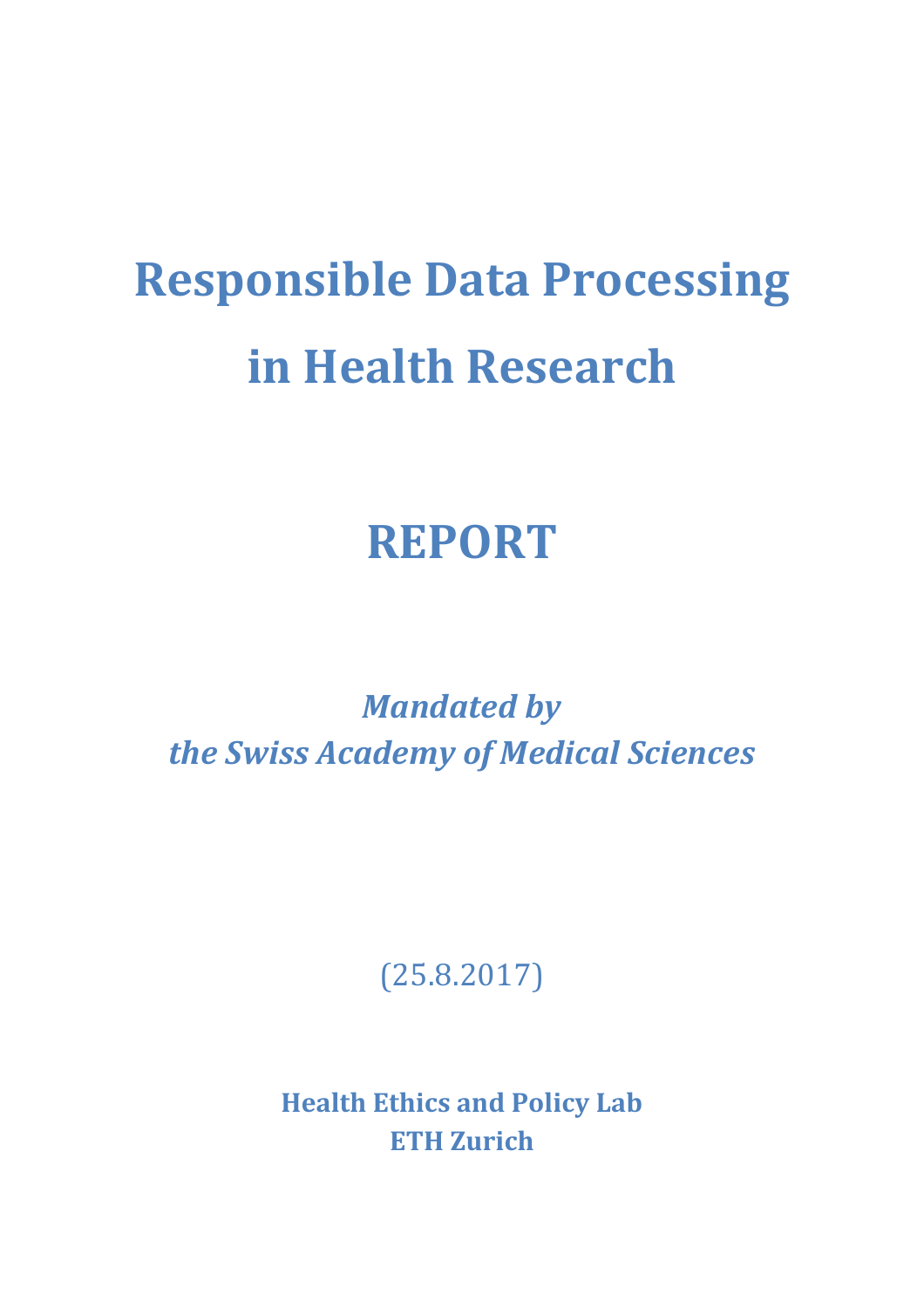# $01$

## Introduction

#### 1.1 Aim of this report

In December 2016, the Swiss Personalized Health Network (henceforth, SPHN) required the ELSI Advisory Group (henceforth, EL-SIag) to propose a set of principles that shall be adopted by the SPHN and shall appear in the first call for proposals of the initiative. To corroborate such activity, the Swiss Academy of Medical Sciences (henceforth, SAMS) mandated the Health Ethics and Policy Lab of the University of Zurich (now at ETH Zurich) to realize a study on national and international principles for responsible access to personal data for research purposes. The present report illustrates the methodology and the findings of the study, including a section analyzing the compatibility of internationally accepted normative standards and practices of data access with relevant Swiss laws. Moreover, this document also includes the "**Ethical Framework** 

**for Responsible Data Processing in the Swiss Personalized Health Network**" (version 1) that has been publicly released on June 12, 2017. The principles laid down by the framework, albeit not legally binding, have to be fulfilled by successful grantees in order for research projects to be funded and to continue to be supported through the grant scheme of the SPHN.

This project was supported by the SAMS and conducted by the Health Ethics and Policy Lab at the University of Zurich (now at ETH Zurich). The research was led by Dr. Alessandro Blasimme (University of Zurich – now ETH Zurich) and by Dr. Ania Sitek (University of Zurich) under the supervision of the ELSIag chair, Prof. Effy Vayena (University of Zurich – now ETH Zurich).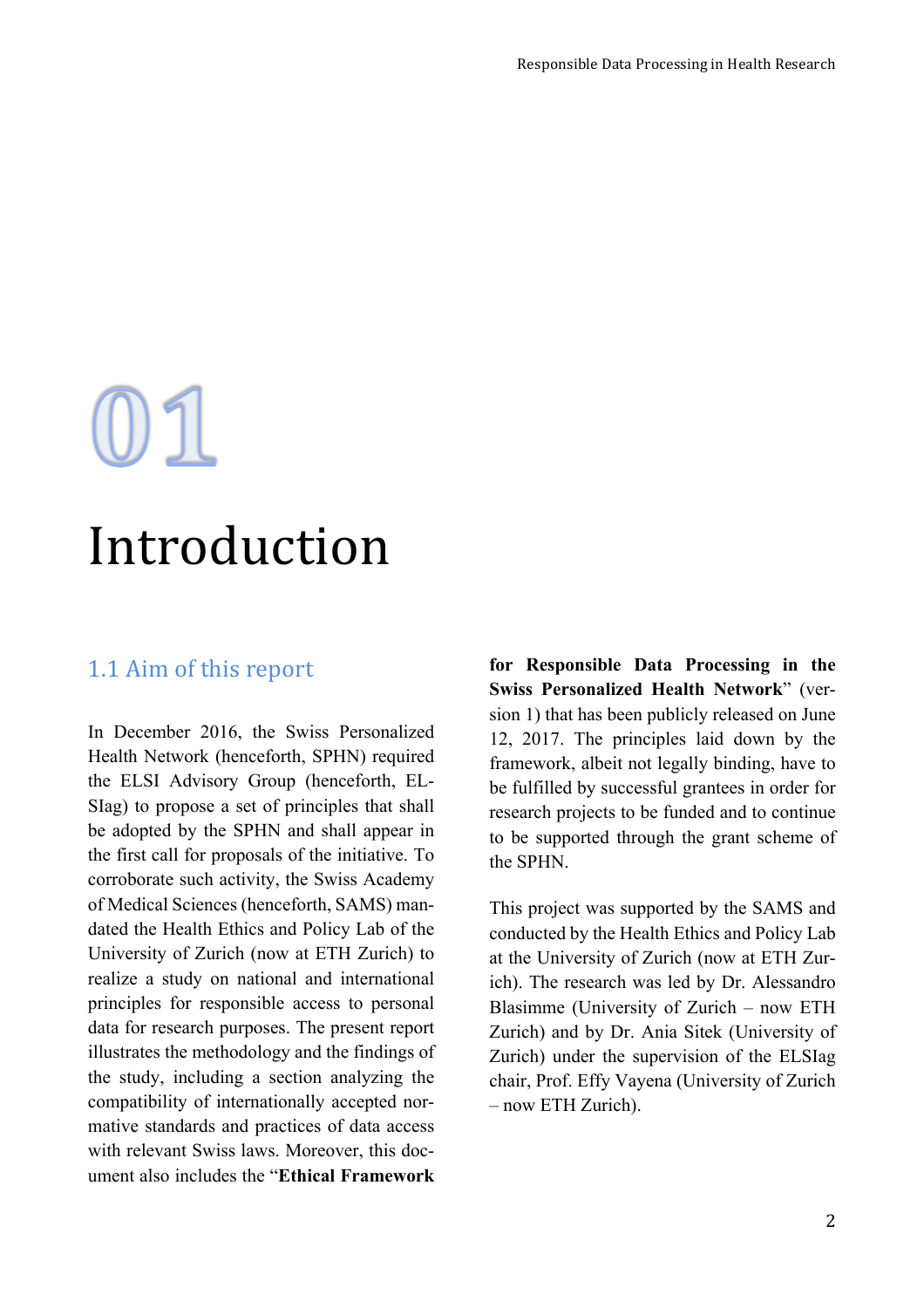#### 1.2 The importance of sharing data

The availability of extensive arrays of healthrelated data is a precondition for the development of personalized and precision medicine<sup>1</sup>. Moreover, the notion of health-related data is expanding to include clinical data from electronic health records, genetic and genomic data – generated in clinical, research or even in commercial settings – and also lifestyle data produced through smartphones and other sensor-equipped devices. Such diverse data are typically not interoperable and several barriers prevent them from being available for research purposes.

Increasing accessibility to health-related data for precision medicine faces many ethical and policy hurdles. Major challenges hinder the seamless integration of health-related data and set limits to data sharing. Among them, data security, data ownership and privacy play a prominent role. Furthermore, current informed consent practices do not easily accommodate the need of making data available for use, reuse and sharing. This casts doubts on the capacity to generate public trust around data sharing practices.

For these reasons, over the last two decades, public policy organizations, research funders and scientific institutions have been engaged in a sustained effort to promote data sharing as an ethically robust practice. Numerous policies and guidelines have been issued internationally, restating the need to share data and calling attention on the impediments and challenges that such need entails.

Recent interest in precision medicine has revamped the debate on the opportunities and challenges of data sharing – in Switzerland and abroad. The reliance of precision medicine on huge amounts of data recalls the need for acceptable policy principles governing the collection, flow, analysis and sharing of data for research purposes. Moreover, the expanding notion of health-related data in this domain calls for sustained scrutiny of how new data types fit into existing ethical and regulatory categories.

The SPHN is a conscious effort at tackling current technical barriers to data sharing, so as to promote the development of personalized medicine in Switzerland. For this effort to produce its expected outcomes, responsible processing of personal health-related data is a precondition.

 

<sup>&</sup>lt;sup>1</sup> Alessandro Blasimme and Effy Vayena, "Becoming Partners, Retaining Autonomy: Ethical Considerations on the Development of Precision Medicine," *BMC Medical Ethics* 17

<sup>(2016): 67;</sup> Alessandro Blasimme and Effy Vayena, "'Tailored-to-You': Public Engagement and the Political Legitimation of Precision Medicine," *Perspectives in Biology and Medicine* 59, no. 2 (2017): 172–88.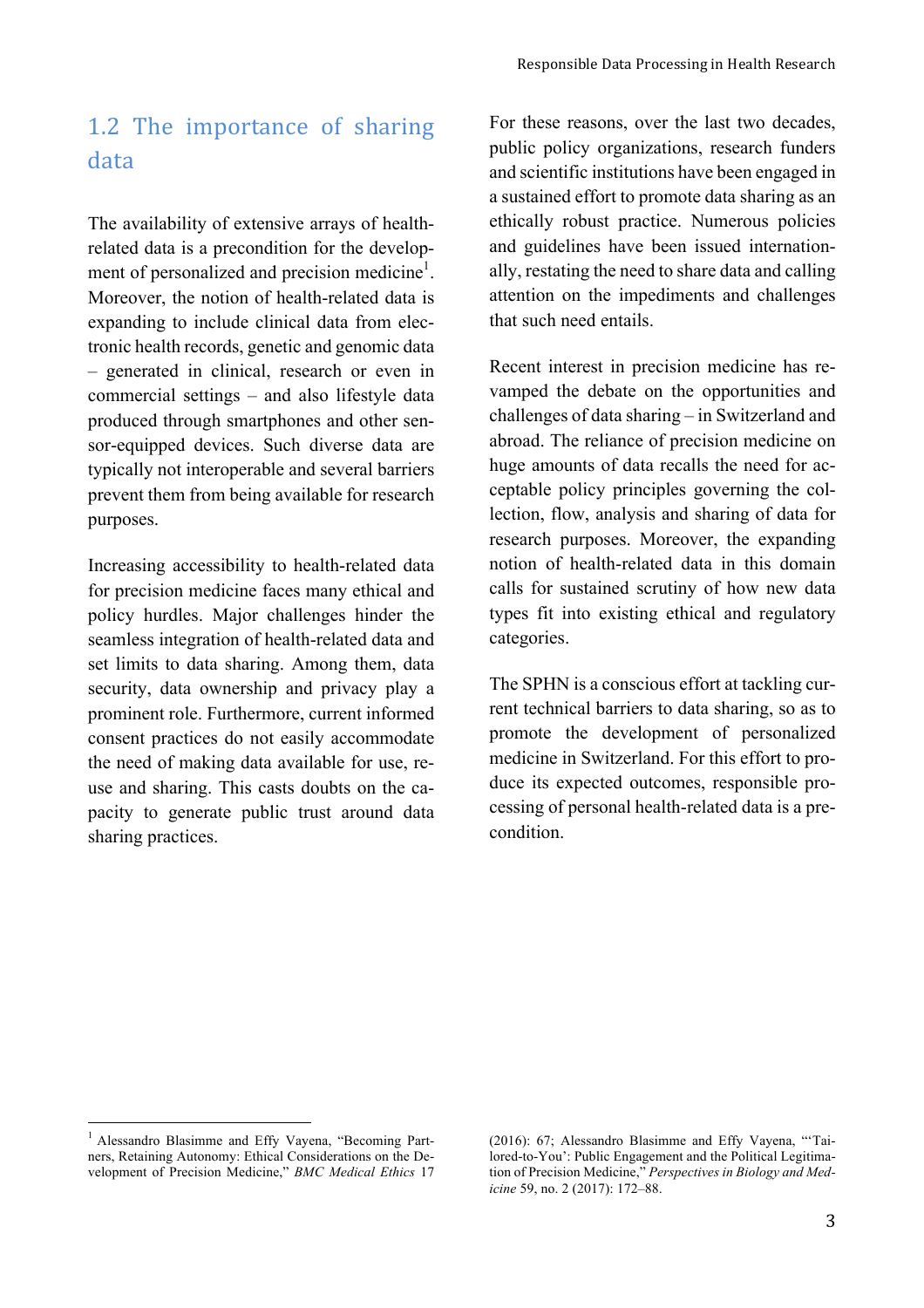# $02$

# Methods

#### 2.1 Scope of the study

The study offers an overview of **existing normative standards** for the use and sharing of personal data in the context of scientific research. In particular, we have focused on human biomedical research – that is, research involving human subjects, human biological material and data. For the purposes of the present study, **human biomedical research** includes:

- Basic research on the molecular basis of physio-pathological processes;
- Observational studies involving either healthy volunteers or patients, including longitudinal, case-control and cross-sectional studies;
- Interventional studies (i.e. clinical trials in all their forms and phases);
- Studies conducted on existing cohorts, including those involving the collection and analysis of genetic material, such as in the case of population genetics studies;
- DNA and RNA sequencing studies;
- All other studies based on the use of high-throughput technologies to analyze a variety of biological substrates and physiological functions (e.g. studies in proteomics, metabolomics, lip-

idomics, nutrigenetics and nutrigenomics, pharmacogenetics, pharmacogenomics, toxicogenomics, and so on);

• And finally, data produced through the use of qualitative research methods, such as interviews, surveys and ethnographic observations.

While we have considered issues emerging from both prospective and retrospective studies, the study only focuses on the collection, use and circulation of **personal data** – that is, data and measurements issued from the observation or the analysis of human subjects or of biological material derived from them. Both data originally collected and used for research purposes and data issued from clinical practice have been considered. Furthermore, the study takes into account both identifiable data and non-identifiable data, that is, data protected by available means of encryption, pseudonymization, anonymization and the like. It should be noticed that, in some jurisdictions, non-identifiable data are not considered as personal data from a legal point of view. In this study, "personal data" will refer also to non-identifiable data.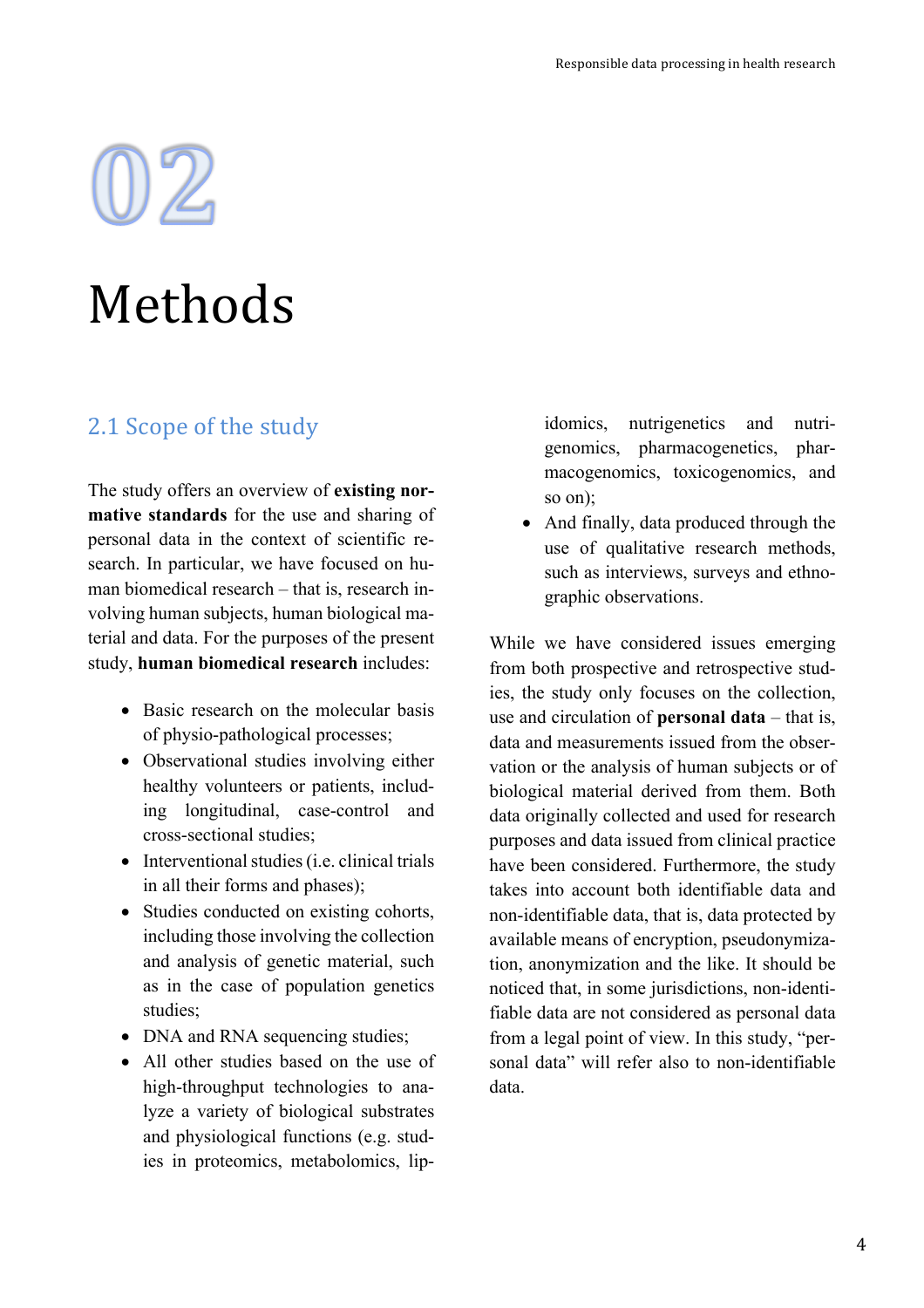On the other hand, issues relative to the collection, processing, sharing and use of human biological *material* will not be covered in the version 1 of the framework, if not incidentally.

The study focused in particular on the issue of **further research use** of collected data. This expression refers to the possibility of making data available for analysis to researchers that were not originally involved in the collection, curation and initial analysis of the data. Henceforth, the term **secondary users** will be employed to designate researchers that re-analyze data produced by others. It is important to notice that data access does not imply data sharing, since data can be re-analyzed by secondary researchers without being transferred to them, nor, in principle, without providing them with a copy of the data. Yet, *data sharing* is commonly used to designate any activity implying the re-analysis of already collected data.

Given the sensitive nature of personal data and of health-related information that can be extracted from them, there exist universal consensus that such data should be processed with special caution. As a consequence, a wide number of institutions and governments have issued principles and recommendations regarding data processing in the context of scientific research. Most of these documents also contain guidance relative to the issue of further research use in human biomedical research. Although there is no consensus on a clearly identifiable set of principles and recommendations in this specific area, some of them are more recurrent. The most frequently recalled principles and recommendations can be considered the normative standards in the field.

The present study offers a comprehensive overview of national and international guidance and recommendations in the domain of data sharing. Relevant documents have been

collected, screened for inclusion in the study and analyzed (see below). In particular, we aimed at retrieving the principles most frequently invoked as ethical cornerstones of data sharing. Those standards have then been studied from a legal point of view to analyze their consistency with the Swiss legal environment.

The normative standards for data use and sharing in human biomedical research may not all possess the same ethical importance. Moreover, there may be important principles to be respected in this domain that have not been captured by our study. While we do not consider the most frequently cited principles as the most compelling from an ethical point of view, they are the more likely to be recognized as valid by a broad array of stakeholders in different national contexts. However, attempting a normative ordering of the principles and values for data use and data sharing falls beyond the scope of this study.

Principles and recommendations for responsible data accessibility, unless contained in legal texts, are not legally binding. Rather, the kind of normativity that the principles express is ethical. More specifically, for the purposes of this document, it will be assumed that the relevant form of ethical normativity for the issue at stake will be that developed in bioethics over the course of the last four decades. Although bioethics nowadays comprises a number of different schools and approaches, in its canonical form bioethical analysis has proceeded along four axes: (1) respect for autonomous choices; (2) minimization and management of risks; (3) promotion of welfare; (4) fair allocation of resources (Tom L. Beauchamp and James F. Childress, *Principles of Biomedical Ethics (Principles of Biomedical Ethics*, 6th ed. (OUP USA, 2008)).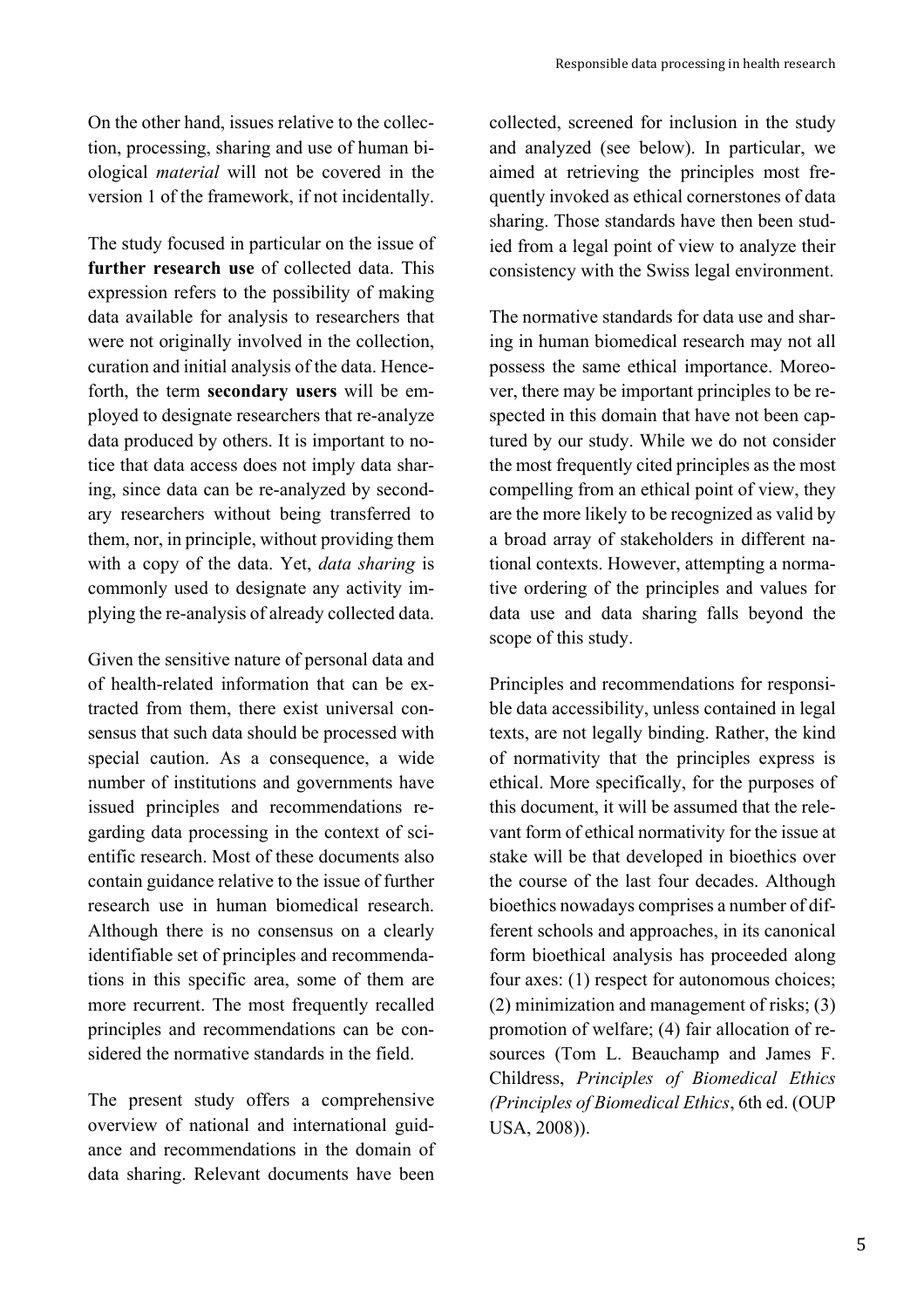These four dimensions of bioethical analysis define the normative perimeter of this discipline. The principles usually invoked in the context of data access can, broadly speaking, be grounded into such dimensions. However, foundational issues with respect to those principles have not been addressed in this study, as that would exceed the scope of its mandate.

Rather, the function of this study is to aid the ELSIag in the decision-making process leading to the proposed **Ethical Framework for Responsible Data Processing in the Swiss Personalized Health Network.** In this respect, the study provides indications as to which principles and recommendations should be taken into account by the ELSIag. To this aim, the present report includes:

- An analysis of existing declarations and guidelines on data access in the context of human biomedical research;
- A summary of the most frequently invoked principles for responsible data access based on the previous analysis;
- A legal analysis of the fit between those principles and relevant legally binding regulations in Switzerland;
- An "Ethical Framework for Responsible Data Access to Health-Related Data in the Context of Scientific Research" (in the form of an Annex to the Report);
- The data used for the study (in the form of annexes to the Report).

#### 2.2 Description of the study

This study looked primarily at texts (recommendations, policies, guidance, statements and the like) issued by organizations directly linked to science governance, and thus interested in shaping practices of data sharing for scientific purposes. We have thus initially identified relevant organizations in this field and then searched on their respective websites for documents about data sharing. In particular, we have only included texts issued by:

National or international public policy organizations;

Scientific societies, research platforms or consortia, expert groups;

- Professional organizations.
- Research funders:
- Governmental organizations.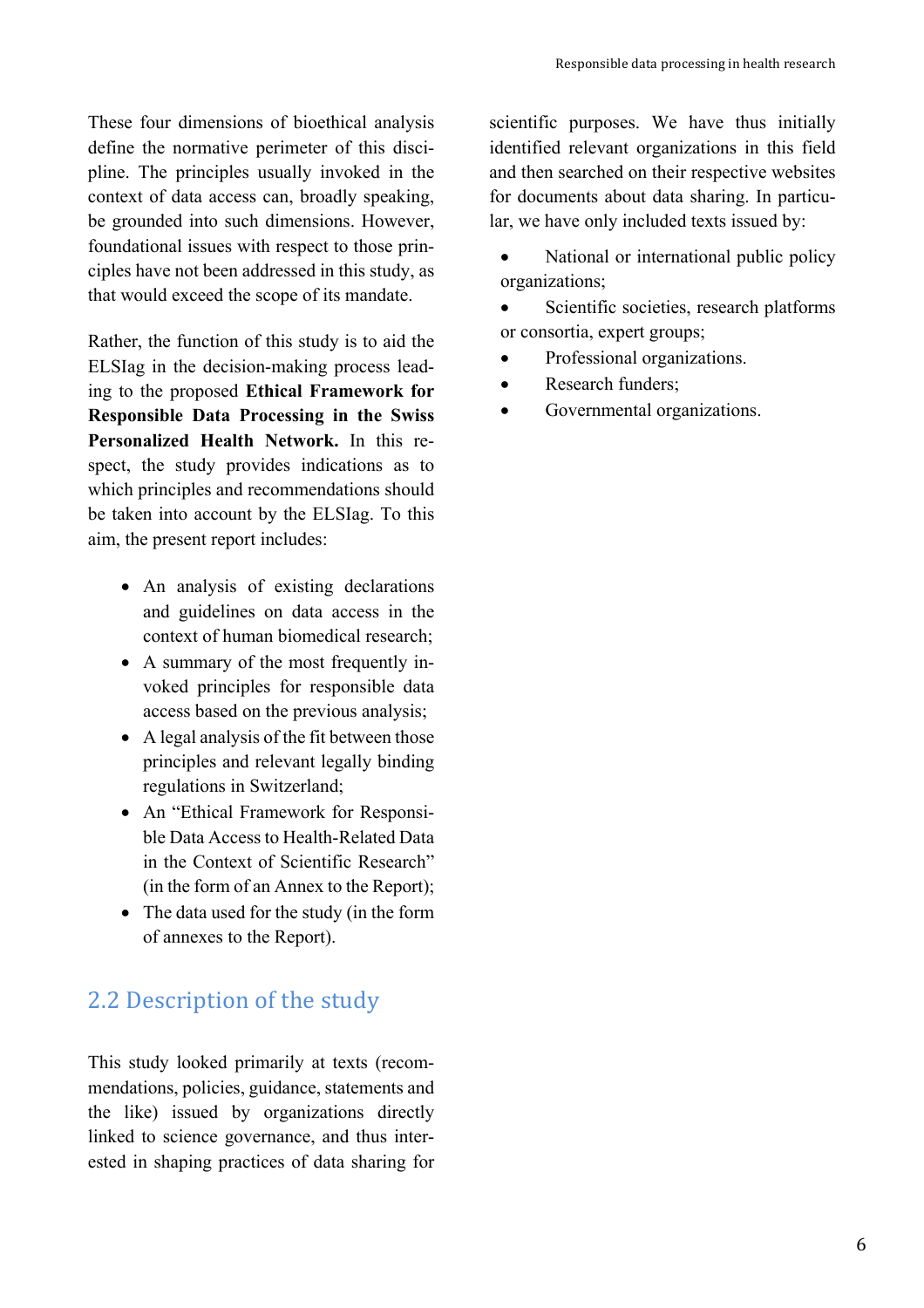*Table 1. List of organizations included in the study. All the organizations in the table have issued at*  least one document concerning data sharing policy. Other organizations were considered but not *included.*

The initial selection of the relevant organiza-

knowledge of the field. Relevant suggestions

| Type                                                                     | <b>Name</b>                                                                                                                                                                                                                                                                                                                                                                                                                                                                                |
|--------------------------------------------------------------------------|--------------------------------------------------------------------------------------------------------------------------------------------------------------------------------------------------------------------------------------------------------------------------------------------------------------------------------------------------------------------------------------------------------------------------------------------------------------------------------------------|
| International public policy organi-<br>zations                           | Council for International Organizations of Medical Sciences<br>(CIOMS)<br>Global Alliance for Genomics and Health (GA4GH);<br>International Council for Harmonization of Technical Require-<br>ments for Pharmaceuticals for Human Use (ICH);<br>Organization for Economic Co-operation and Development<br>(OECD);<br>Public Population Project in Genomics and Society (P3G);<br>United Nations Educational, Scientific and Cultural Organization<br>(UNESCO).                            |
| National public policy organizations                                     | Comité d'Éthique du Centre National de la Recherche Scienti-<br>fique (France);<br>Deutsche Ethikrat (Germany);<br>Nationale Ethikommission / Commission Nationale d'Éthique<br>dans le Domaine de la Médicine Humaine (Switzerland);<br>Nuffield Council on Bioethics (United Kingdom);<br>Office for Science and Technology Policy (United States);<br>President's Council of Advisors on Science and Technology<br>(United States);<br>Swiss Clinical Trial Organization (Switzerland). |
| Scientific societies, professional or-<br>ganizations, and expert groups | European Federation of Pharmaceutical Industries and Associa-<br>tions (EFPIA);<br>European Society of Human Genetics (ESHG);<br>Human Genome Organization (HUGO);<br>The Royal Society (United Kingdom);<br>World Medical Association (WMA);<br>3 expert groups.                                                                                                                                                                                                                          |
| <b>Research institutes and platforms</b>                                 | Institute National de Santé et Recherche Médicale - Inserm<br>(France);<br>International Cancer Genome Consortium (ICGC);<br>Wellcome Trust Sanger Institute (United Kingdom);                                                                                                                                                                                                                                                                                                             |
| <b>Research funders</b>                                                  | Cancer Research UK (United Kingdom);<br>Horizon 2020 EU Framework Programme (European Union).<br>Medical Research Council (United Kingdom);<br>National Health and Medical Research Council (Australia);<br>National Institutes of Health (United States);<br>National Science Foundation (United States);<br>Public Health Research Data Forum;<br>Research Councils UK (United Kingdom);<br>The Wellcome Trust (United Kingdom).<br>Council of Europe;                                   |
| <b>Governmental organizations</b>                                        | European Commission;<br><b>G8 Science Ministers;</b>                                                                                                                                                                                                                                                                                                                                                                                                                                       |

tions was based on the authors' personal

also came from the Chairwoman and members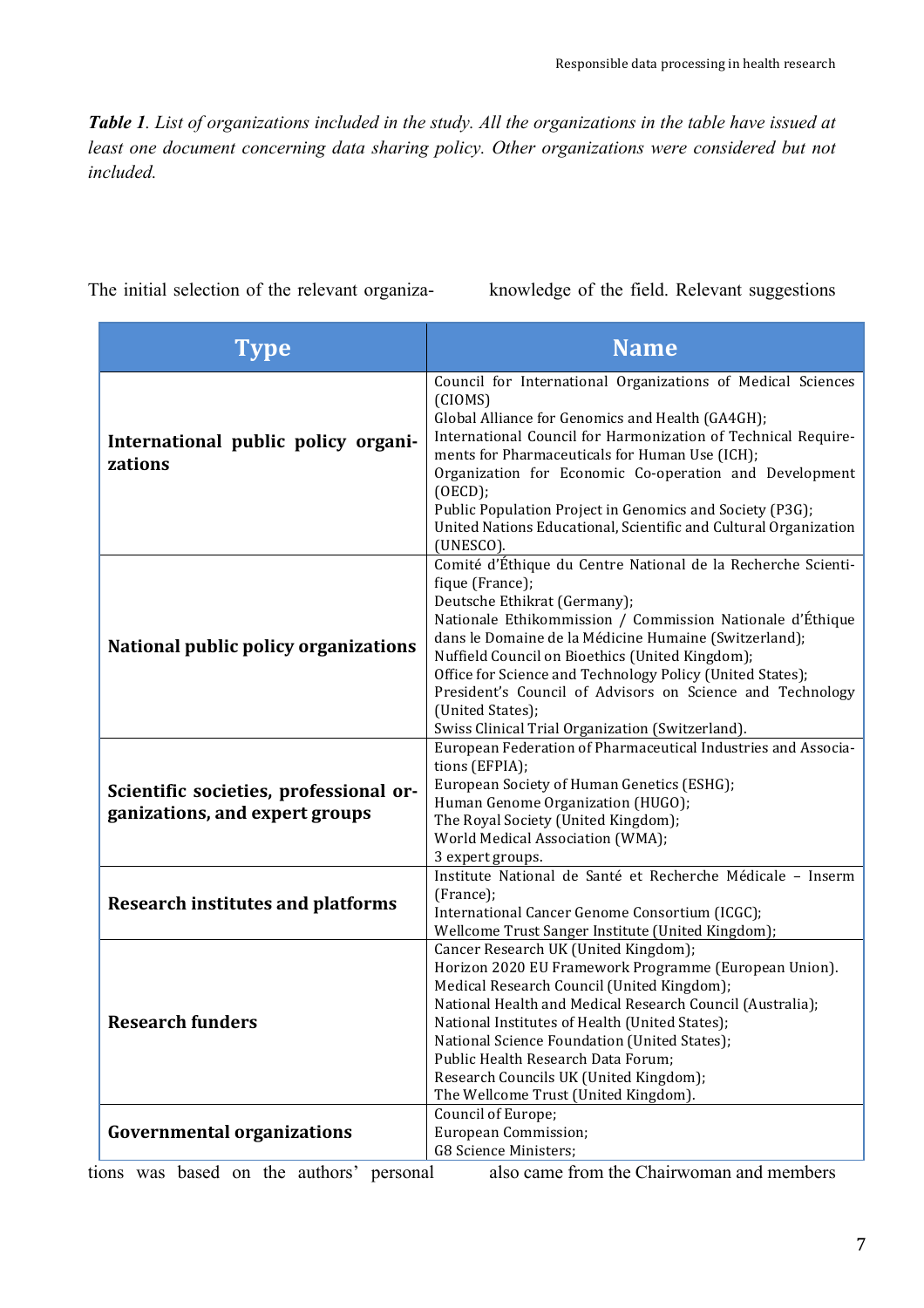of the ELSIag. See **Table 1** for the complete list of selected organizations. We considered international organizations or organizations based in: Switzerland, Germany, France, Italy, United Kingdom, Australia, United States and the European Union (as a single entity).

Documents included in the study belong to at least one of the following categories:

- Policy declaration;
- Declaration of ethics principles:
- Public statement;
- Policy analysis;
- Expert report;
- Guideline;
- Best practices.

Included documents can be both specific to healthcare and medical research data and unspecific, that is, relative to all data produced in the course of publicly funded scientific research. See **Table 2** for the complete list of included documents.

The documents were retreived based on extensive Internet-based searches in the websites of the relevant organizations; more were included based on general Internet-based searches and suggestions from both the Chairwoman and other members of the ELSIag. The analysis of the documents initially included for review, provided furhter indications as to other documents to be included.

Each document included in the list of relevant texts has been analyzed with the aim of collecting information relative to:

- •Year of publication;
- •URL;
- •Type of organization (see list of categories above);
- •Type of document (see list of categories above);
- •Nature of the data considered (e.g. genetic, clinical etc.);
- •Ambit of application (e.g. research, clinical practice, public health);
- Stated goals of the document;
- Principles;
- Recommendations.

For this step, a working definition of 'principle' and 'recommendation' had to be created *ad hoc*, so as to make data collection consistent and replicable – see **Box 1** and **Box 2**. Of all the principles and recommendations that can be found in the documents, those who are either directly or indirectly relevant to data access in the context of human biomedical research are summarized in a unique table for further reference and analysis. It shall be noticed that there is no linear correspondence between principles and recommendations. This means that not all principles translate into specific recommendations in the texts analyzed, nor all recommendations are of direct relevance to one specific principle alone.

The retrieved principles have been analyzed from a legal perspective. In particular, in this phase, relevant Swiss legal texts have been identified. The normative standards for data use and sharing were compared with the requirements of Swiss law in this domain.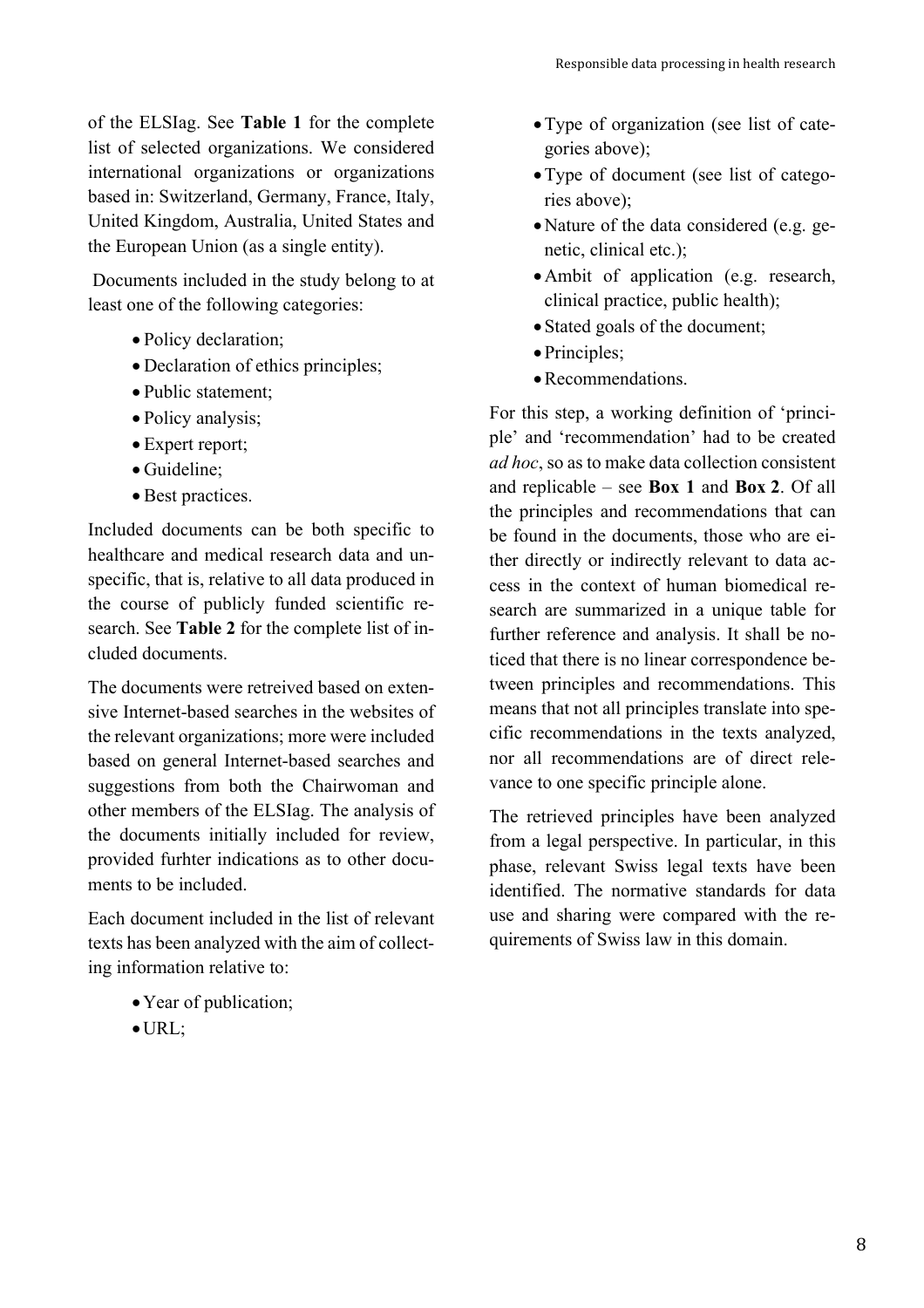#### **Box 1. Definition of "Principles"**

**Principles correspond to value statements having any of the following forms**:

- Someone has a right
- Something is a right
- A given value should be protected or promoted
- A given state is valuable
- A given state of affairs should be achieved
- A given activity should be promoted or encourged or is valuable
- A given activity is key to promote something (implying that that 'something' is valuable)

#### **Box 2. Definition of "Recommendations"**

#### **Recommendations correspond to requested or prescribed actions having any of the following forms**:

- A given actor should act in a certain way
- Someone should do act in a certain way [this counts as a "generic recommendation", i.e. there is no explicit indication of the actor, but the latter can be inferred]
- A given activity should be done in such and such way
- A given activity shall be prohibited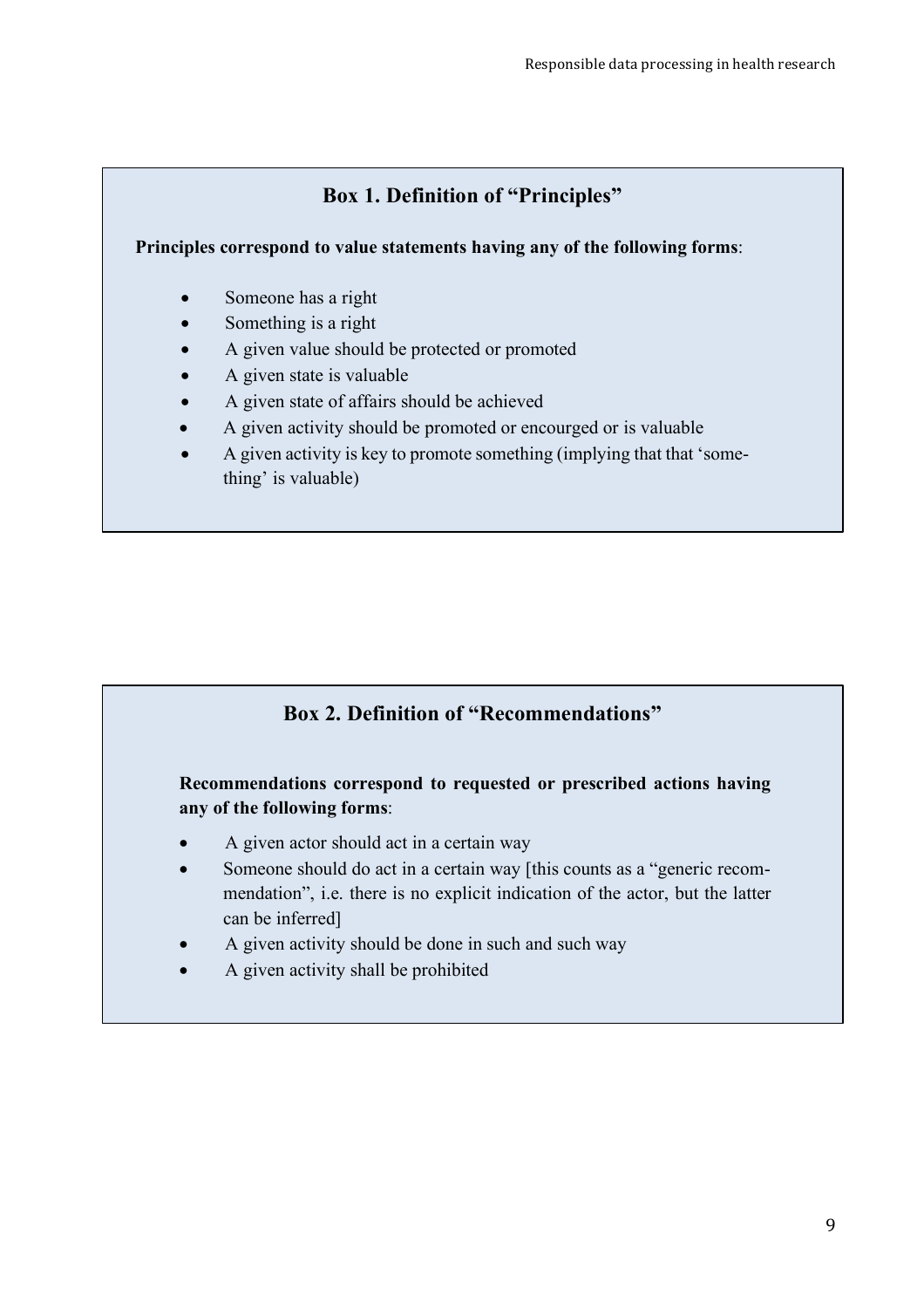# 03<br>Analysis

#### 3.1 Description of the dataset

Following our inclusion criteria, the search for policy and guidance documents on data sharing allowed us to retrieve 50 texts issued by 35 different organizations between 1996 and 2017 (see **Table 2**). Such documents are mainly specific to health and medical research data (40), but also include policies for data collected, produced and used in the course publicly funded research in general (10). Research funders and international public policy organizations figure as the most active type of entities involved in producing data sharing policies (with 14 and 13 documents respectively), followed by scientific societies, professional organizations and expert groups (9 documents).

#### 3.2 The normative standards of data sharing

The analysis of data sharing policies and guidelines reveals overlap on a restricted set of principles.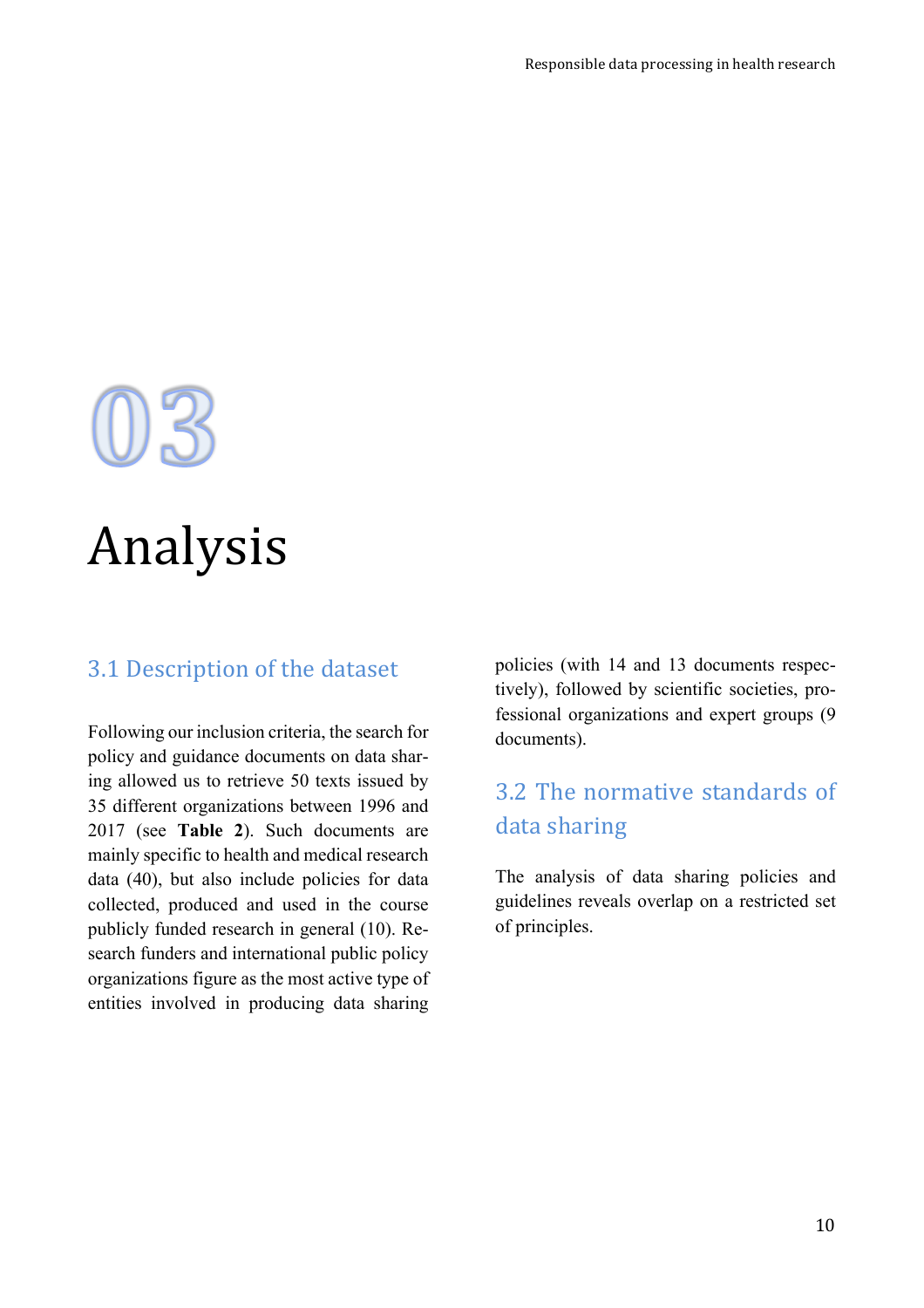| <b>List of included documents</b>                                        |                                                                                                                                                     |  |  |
|--------------------------------------------------------------------------|-----------------------------------------------------------------------------------------------------------------------------------------------------|--|--|
| <b>Specific to healthcare and medical data</b>                           |                                                                                                                                                     |  |  |
|                                                                          | Document title                                                                                                                                      |  |  |
| Type of organization                                                     | <i>(publishing organization, date)</i>                                                                                                              |  |  |
| <b>International Public Policy Organiza-</b>                             | International Ethical Guidelines for Health-Re-<br>lated Research Involving Humans (CIOMS,<br>2016)<br>Framework for Responsible Sharing of Genomic |  |  |
|                                                                          | and Health-Related Data (GA4GH, 2014)<br>Genomic Sampling and Management of Ge-                                                                     |  |  |
|                                                                          | nomic Data (ICH, 2015)<br>Best Practice Guidelines for Biological Resource                                                                          |  |  |
|                                                                          | Centers (OECD, 2007)<br>Guidelines on Human Biobanks and Genetic Re-                                                                                |  |  |
| tions                                                                    | search (OECD, 2009)<br>Health Data Governance (OECD 2015)                                                                                           |  |  |
|                                                                          | Recommendation of the OECD Council on<br>Health Data Governance (OECD, 2016)                                                                        |  |  |
|                                                                          | New Health Technologies (OECD, 2017)<br>Data Sharing Code of Conduct for International                                                              |  |  |
|                                                                          | Genomic Research (P3G, 2011)<br>Universal Declaration on Human Genome and                                                                           |  |  |
|                                                                          | Human Rights (UNESCO, 1997)                                                                                                                         |  |  |
|                                                                          | International Declaration on Human Genetic<br>Data (UNESCO, 2003)                                                                                   |  |  |
|                                                                          | Human Biobanks for Research (Deutsche<br>Ethikrat, 2010)                                                                                            |  |  |
|                                                                          | Biobanks for Research (NEK, 2015)<br>The Collection, Linking and Use of Data in Bio-                                                                |  |  |
| <b>National Public Policy Organizations</b>                              | medical Research and Health Care (Nuffield<br>Council, 2015)                                                                                        |  |  |
|                                                                          | Research with Human Subjects: a Manual for<br>Practitioners (Swiss Clinical Trial Organizations<br>And Swissethic, 2015)                            |  |  |
|                                                                          | Principles for Responsible Clinical Trial Data<br>Sharing (EFPIA, 2014)                                                                             |  |  |
|                                                                          | Data Storage and DNA Banking for Biomedical<br>Research (ESHG, 2003)                                                                                |  |  |
| Scientific societies, professional or-<br>ganizations, and expert groups | Statement on Benefit Sharing (HUGO, 2000)<br>Statement on Human Genomic Databases                                                                   |  |  |
|                                                                          | (HUGO, 2002)                                                                                                                                        |  |  |
|                                                                          | Declaration of Taipei on Ethical Considerations<br>Regarding Health Databases and Biobanks<br>(WMA, 2016)                                           |  |  |
|                                                                          | Bermuda Principles (Expert Group, 1996)                                                                                                             |  |  |
|                                                                          | Amsterdam Principles (Expert Group, 2008)<br>Toronto Statement (Expert Group, 2009)                                                                 |  |  |
|                                                                          | Data Sharing Policy (Cancer Research UK, 2009)                                                                                                      |  |  |
|                                                                          | Policy And Guidance On Sharing Research Data<br>From Population And Patient Study (MRC,<br>2011)                                                    |  |  |
| <b>Research funders</b>                                                  | Data Sharing Policy (MRC, 2016)                                                                                                                     |  |  |
|                                                                          | Policy on Open Research Data from Clinical Tri-<br>als and Public Health Intervention Studies<br>(MRC, 2016)                                        |  |  |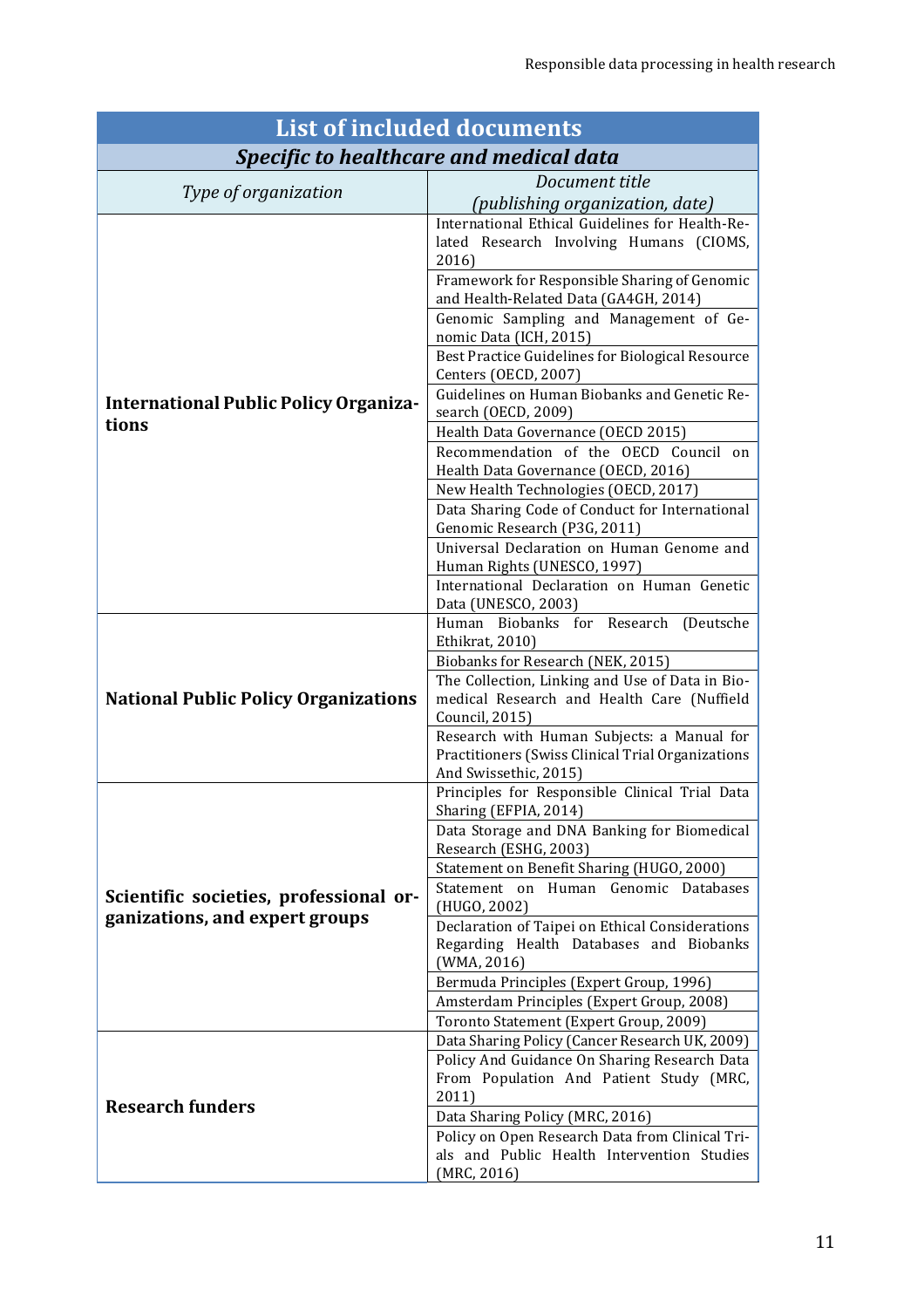|                                              | Statement on Data Sharing (NHMRC, 2016)                                                     |
|----------------------------------------------|---------------------------------------------------------------------------------------------|
|                                              | Data Sharing Policy and Implementation Guid-                                                |
|                                              | ance (NIH, 2003)                                                                            |
|                                              | Final Statement on Sharing Research Data (NIH,<br>2003)                                     |
|                                              | Genomic Data Sharing Policy (NIH, 2014)                                                     |
|                                              | Dissemination and Sharing On Research Results<br>(NSF, 2010)                                |
|                                              | Sharing Research Data to Improve Public Health<br>(Public Health Research Data Forum, 2010) |
|                                              | Policy on Data Management and Sharing (The<br><b>Wellcome Trust)</b>                        |
|                                              | Fort Lauderdale Principles (The Wellcome<br>Trust, 2003)                                    |
|                                              | Policies and Guidelines (ICGC, 2008)                                                        |
| <b>Research institutes and platforms</b>     | Data Sharing Policy (WTSI, 2014)                                                            |
|                                              | Towards a Sustainable Sharing of Data and Sam-<br>ples (Inserm)                             |
|                                              | Additional Protocol to the Convention of Human                                              |
|                                              | Rights and Biomedicine (Council of Europe,                                                  |
| <b>Governmental organizations</b>            | 2005)<br>Recommendation on Research on Biological                                           |
|                                              | Material of Human Origin (Council of Europe,                                                |
|                                              |                                                                                             |
|                                              | 2006)                                                                                       |
|                                              | Relative to all data types produced through public funding                                  |
|                                              | Document title                                                                              |
| Type of organization                         | (publishing organization, date)                                                             |
|                                              | Declaration on Access to Research Data from                                                 |
| <b>International Public Policy Organiza-</b> | Public Funding (OECD, 2004)                                                                 |
| tions                                        | Principles and Guidelines for Access to Re-                                                 |
|                                              | search Data from Public Funding (OECD, 2007)                                                |
|                                              | Increasing Access to the Results of Federally                                               |
| <b>National Public Policy Organizations</b>  | Funded Scientific Research (OSTP, 2013)<br>Big Data and Privacy Report (PCAST, 2014)        |
|                                              | Avis du Comité d'éthique (CNRS, 2015)                                                       |
|                                              | Common Principles on Data Policy (Research                                                  |
| <b>Research Funders</b>                      | Councils UK, 2015)                                                                          |
|                                              | Guidelines on FAIR Data Management (H2020,<br>2016)                                         |
| Scientific societies, professional or-       | Science as an Open Enterprise (The Royal Soci-                                              |
| ganizations, and expert groups               | ety, 2012)                                                                                  |
|                                              | Recommendations on Access to and Preserva-                                                  |
|                                              | tion of Scientific Information (European Com-                                               |
| <b>Governmental organizations</b>            | mission, 2012)<br>Science Ministers' Statement (G8 Science Minis-                           |

*Table 2. List of analyzed documents.*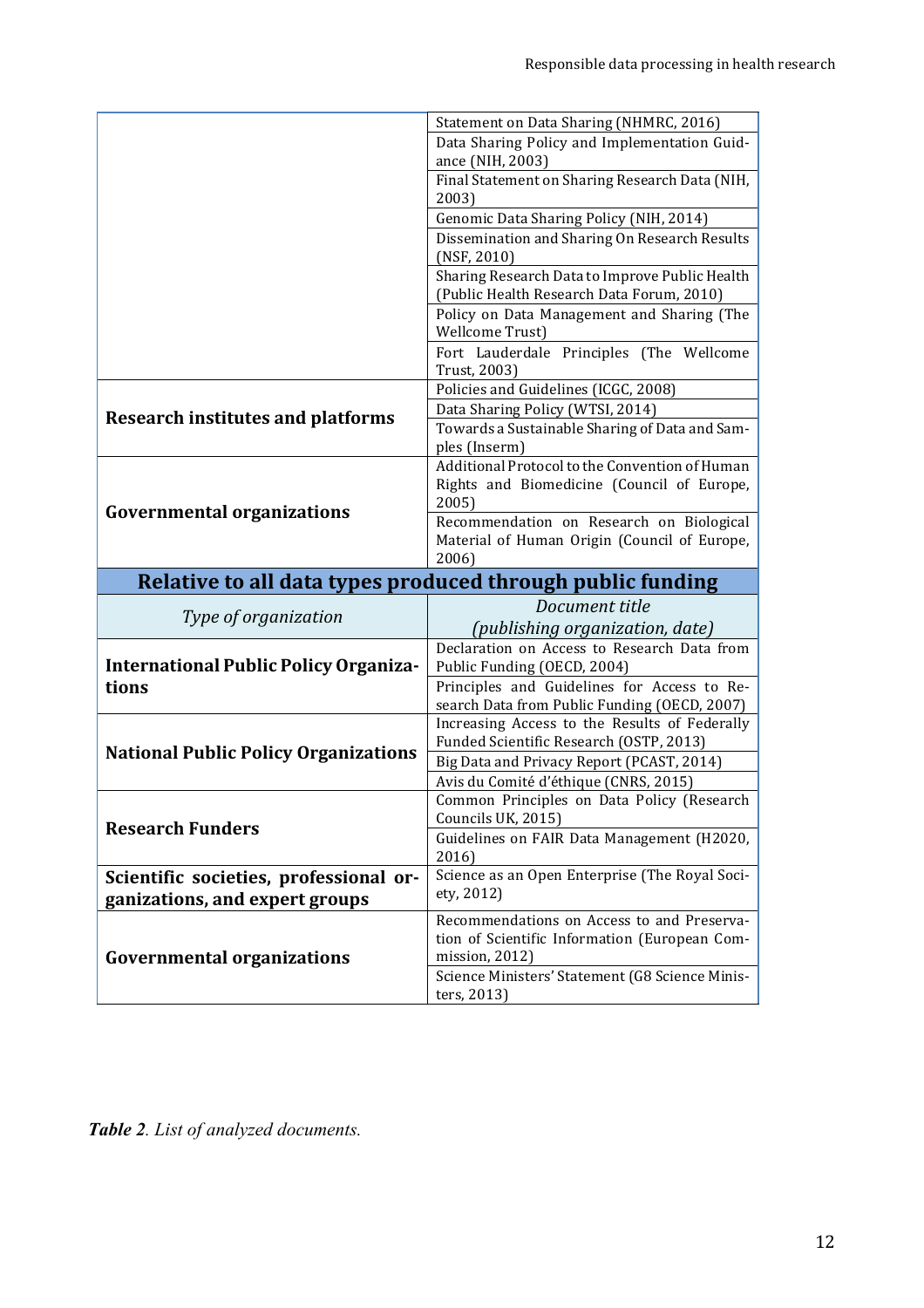Overall, the documents that have been analyzed clearly stress the importance of data sharing as a practice that promotes scientific progress and increases the potential for societal benefits being generated through scientific knowledge. In what follows, we list and illustrate all the normative standards that we have retrieved in form of principles. We present the principles from the most to the least frequently encountered. Yet we would like to stress once again that this order does not rank them in terms of ethical importance.

#### *Principle 1. Maximal availability*

*Maximizing the availability of research data* is the most often cited principle in the reviewed documents. This principle has a wide scope and serves as the basis for a number of valued practices. In a broad sense, the principle encourages data sharing and re-use, guaranteeing that research data and research outputs are promptly made available to the rest of the scientific community.

As to primary data, the principle of maximal availability emerges in particular in the context of policies regarding genetic and genomic data. In concomitance with international efforts such as the Human Genome Sequencing Consortium or the International HapMap Project, consensus emerged as to the opportunity of releasing publicly genetic data and genomic sequences as soon as they were generated. This is supported by the idea that cooperative efforts of this type amount to 'community resource projects' that is projects "specifically devised and implemented to create a set of data, reagents or other material whose primary utility will be as a resource for the broad

scientific community"<sup>2</sup>.

The principle of maximal availability intends to counteract the effects of the interests individual researchers or institutions can have in retaining data for the sake of publication. For this reason, it is frequently recommended that data from community resource projects be released prior to publication and therefore made available to all interested scientists.

Another element that is frequently recalled regarding the availability of primary data is the importance of accurately describing good practices adopted to generate the data themselves. This is intended to maximize data usability providing further users with high quality data and enabling them to fully exploit their scientific potential.

#### *Principle 2. Data utility*

Numerous documents affirm that promoting data sharing should be understood as a way to serve the common good. In this respect, *prioritizing data utility* emerges as a principle that orients all activities related to data processing and management.

Very much resonating with the ideals of 'open data' movements, this principle encourages openness, but it also factors in the importance of legitimate social, scientific and economic interests that could be affected by widespread data circulation. Public beneficence should be the ultimate goal of data sharing, but this does not entail that periods of exclusive data use or IP protection on data resources are always unreasonable. Quite to the contrary, the principle of data utility pays due attention to the dis-in-

 

<sup>2</sup> The Wellcome Trust, "Sharing Data from Large-Scale Biological Research Projects: A System of Tripartite Responsibility. Report of a Meeting Organized by the Wellcome Trust

and Held on 14–15 January 2003 at Fort Lauderdale, USA.," 2003, https://www.genome.gov, pages, research, wellcomereport0303.pdf.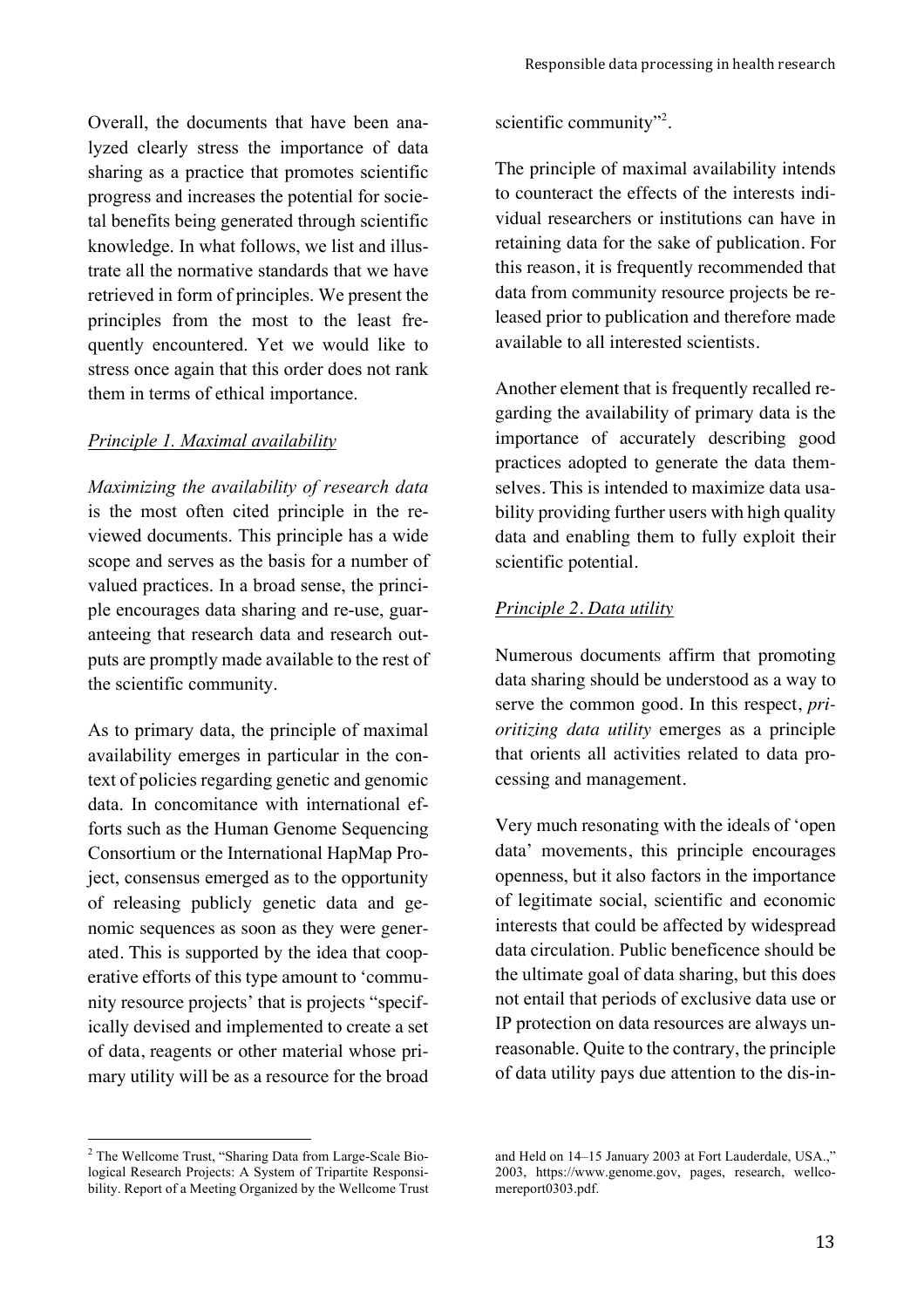centivizing effects of openness and thus recognizes the legitimacy of practices aimed at attributing full recognition (both in terms of academic credit and in terms of due financial reward) to the efforts of those who initiate data collection.

One frequently cited mechanism for ensuring a balance between openness and equitability is the existence of well-functioning access review procedures.

#### *Principle 3. Accountability*

Policy and guidance documents on data sharing frequently emphasize the need for formal governance structures to help track down responsibility for how data are used, re-used and shared. This recommendation translates into a *principle of accountability* that is common to most reviewed documents.

The principle prescribes that governance bodies should be transparent and auditable. Also, data access policy should be cleared – so as to facilitate data users – and constantly monitored.

Adequate training should be provided to those who are in charge of monitoring and reviewing data access requests. Moreover, those who process research data should comply with professional standards in their respective domains, including ethical codes of conduct when appropriate.

Moreover, all accountability mechanism should be aligned with relevant regulations – both legal and ethical.

#### *Principle 4. Respect for persons*

When human personal data are at stake, special attention is devoted to ensure *respect for the dignity and the central moral interests of* 

#### *data donors*.

A major articulation of this principle prescribes respect for individual autonomy, and the primary mechanism to ensure autonomy is informed consent – to the use of one's data.

Taking a broader perspective, some documents mention respect for human rights as a key normative framework under this rubric. In particular, this is spelled out by the claim that individual rights shall always prevail over purely scientific interests.

One right in particular is recognized by some of the analyzed documents, that is, right to withdraw from a study and the corresponding right to have one's data removed from a database – when feasible.

Other important articulations of the principle of respect for persons include the right of data donors to decide whether or not they want to be informed of the findings of studies conducted using their data. Such findings could reveal medically relevant information (e.g. an increased risk for a given disease), or personally relevant information (such as uncovering genetic bonds with other people).

The right not to be discriminated against, or harmed, together with the right to exert some form of control over personal data are also acknowledged, albeit by a small portion of the analyzed documents.

#### *Principle 5. Privacy and confidentiality*

According to most documents, preventing inappropriate or unauthorized access to donors' data is a precondition to *protect privacy and confidentiality*.

In particular, access to sensitive data, such as identifiable health and genetic data should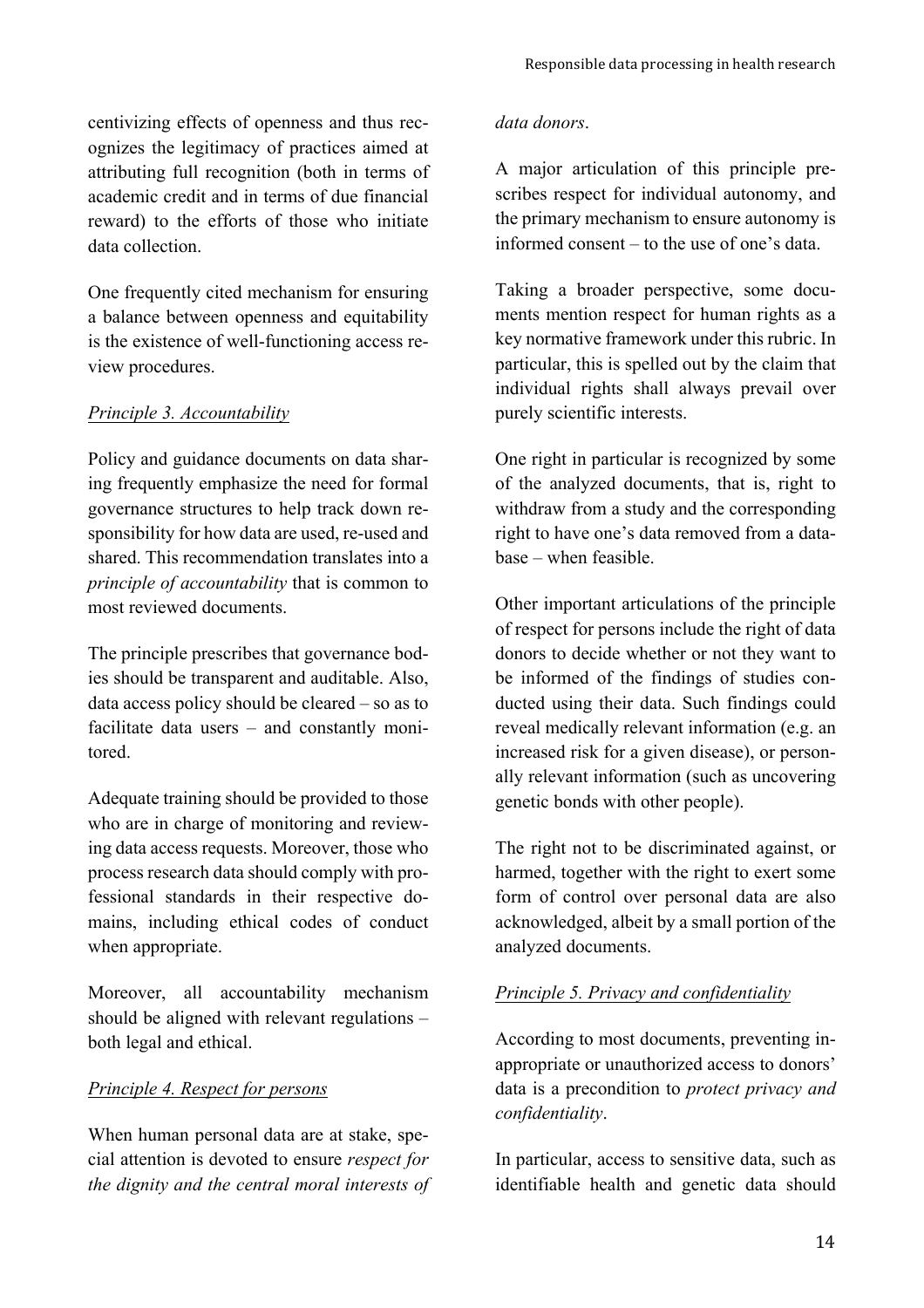only take place under strictly overseen conditions.

Respect for individuals privacy is often associated with stripping personal data of all identifiers before sharing them for research purposes. State-of-the-art techniques for de-identification, pseudnymization and full anonymization through cryptography are cited as means to minimize the risk of unauthorized re-identification of data.

Other confidentiality safeguards are represented by limiting data access to trusted users, that is, users that possess a series of pre-requisites for processing data in a reliably secure way.

In general, there is consensus in the documents regarding the fact that whereas identifiable data should be available only under controlled access conditions, aggregate data can be made publicly available.

#### *Other values*

A number of other values and principles are cited in the analyzed documents albeit with less frequency. Among them, it is worth mentioning that some documents stress the importance of anticipating public concerns by eliciting the opinion of lay publics and engaging them in the rollout of large-scale datadriven projects.

*Data transparency* through making metadata easily accessible is also invoked, along with the need to foster *interoperability* across different data platforms. *Adequate investment* in the sustainability of databases is also recalled.

Finally, fostering *public trust*, enhancing *coordinated policy* initiatives, and following ideals of *reciprocity* and *solidarity* in the design of data initiatives are also mentioned, although only sparsely in the analyzed documents.

#### 3.3 Legal analysis

#### 3.3.1 Identification and analysis of relevant legal texts in Switzerland

Patient data generated in cantonal and community hospitals are covered by *cantonal health acts* as well as *constitutional personality rights* (Art. 10 Para. 2 of the *Swiss Federal Constitution of*  $18^{th}$  *of April 1999*, FC $)^3$ ]. Patient data collected in a private hospital or healthcare centre in general are covered by the *Federal Act on Data Protection of 19th of June 1992 (FADP)*<sup>4</sup> (Art. 2 Para. 1 lit. a FADP).

Privacy protection in Swiss private law is covered by *personality rights* (Art. 27 *et seq.* of the *Swiss Civil Code of 10th of December 1907*) <sup>5</sup> and *contract law*. Moreover, the *Right to privacy* is also recognized at a constitutional level (Art. 13 FC) and in the specific constitutional provisions regarding *research on human beings* (Art. 118b Para. 1 FC), *reproductive medicine and gene technology involving human beings* (Art. 119 Para. 2 FC) and *transplant medicine* (Art. 119a FC). In Swiss medical law the right of *self-determination* (based on *Art. 10 FC* and *Art. 28 of the Swiss Civil Code*) is of central importance.<sup>6</sup> The Swiss Federal Court derives a fundamental right to informational self-determination

 

<sup>3</sup> Bundesverfassung der Schweizerischen Eidgenossenschaft, Constitution fédérale de la Confédération Suisse, Costitu-

zione federale della Confederazione Svizzera, SR 101. <sup>4</sup> Bundesgesetz über den Datenschutz, Loi fédérale sur la protection des données, Legge federale sulla protezione die dati, SR 235.1.

<sup>5</sup> Schweizerisches Zivilgesetzbuch, Code civil Suisse, Codice

civile svizzero, SR 210. <sup>6</sup> Büchler Andrea, Gächter Thomas, Medical Law in Switzerland, 2nd ed., Alphen aan den Rijn 2016, No. 328.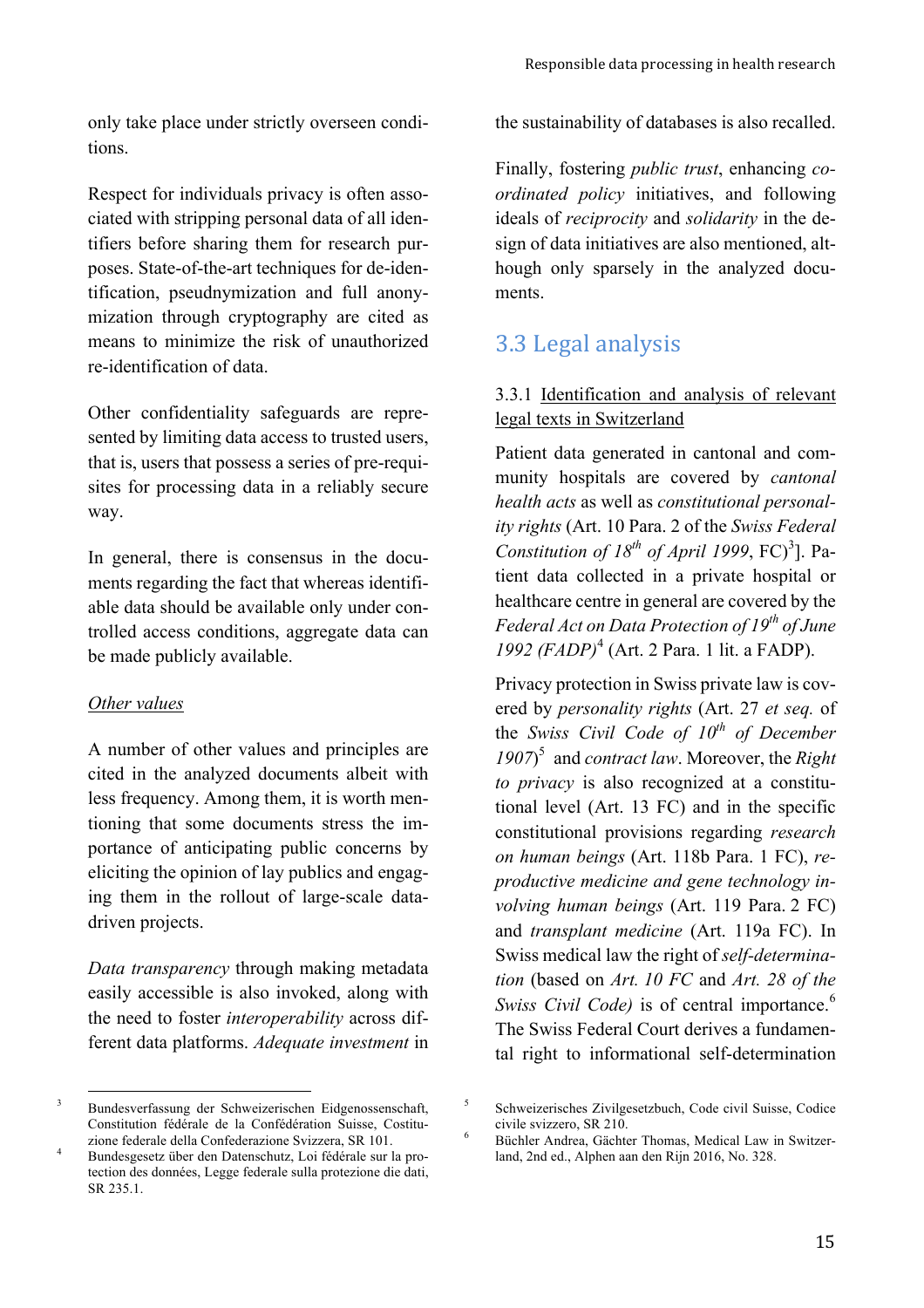from Art. 10 Para. 2 FC (Right to personal freedom) and Art. 13 Para. 2 FC (Right to privacy); it implies that every person has the right to decide whether her personal data is being processed or saved by private or governmental proponents and to determine what purpose the processing or saving of personal data may have.<sup>7</sup> The principle of human dignity (Art. 7 FC) which is being referred to in every specific biomedical constitutional provision mentioned above (Art. 118b *et seq.* FC) should also serve as further source of rights $8$ .

According to Art. 118b Para. 2 SFC the Confederation shall legislate on research on human beings where this is required in order to protect their dignity and privacy. In doing so, it shall preserve the freedom to conduct research and shall take account of the importance of research to health and society.

Specific federal acts define the legal entitlements of patients and research participants with respect to the processing of their data:

#### *Human Research Act (HRA)*

The *Federal Act on Research involving Human Beings* (Human Research Act, HRA of  $30<sup>th</sup>$  of September 2011)<sup>9</sup> applies to research concerning human diseases and concerning the structure and function of the human body (Art. 2 Para.  $1$  HRA); the scope of the law therefore in general does not include clinical care. If existing biological material or personal health-related data

 

collected in clinical care is further used for research, Art. 32 - 35 HRA (Chapter 4: Further Use of Biological Material and Health-Related Personal Data for Research) apply; in terms of data protection, further use of patient data is a change in purpose which needs to be covered by the informed consent of the person concerned (Art. 4 Para. 3 FADP).<sup>10</sup> Per Art. 24 lit. d of the *Human Re*search Ordinance of 20<sup>th</sup> of September 2013, *HRO*)<sup> $11$ </sup> *further use* is defined as the handling of already extracted biological material and generated data notably by giving access, providing or transmitting it.<sup>12</sup> The HRA does not apply to anonymously collected or anonymised health-related data (Art. 2 Para. 2 lit. c HRA). Anonymised biological material and anonymised health-related data means biological material and health-related data which cannot (without disproportionate effort) be traced to a specific person (Art. 3 lit. I HRA). Pseudonymised (coded) biological materials and coded health-related personal data means biological material and data linked to a specific person via a code  $(Art. 3$  lit. h  $HRA$ ). The Federal Council has specified the requirements for correct and secure anonymization and coding and furthermore the conditions for breaking the code (Art. 35) HRA, Art. 25 et seq. HRO): Biological materials and health-related personal data is considered correctly coded (Art. 32 Para. 2

<sup>7</sup> "Der Anspruch impliziert, dass jede Person gegenüber fremder, staatlicher oder privater Bearbeitung und Speicherung von sie betreffenden Informationen bestimmen können muss, ob und zu welchem Zwecke diese Informationen über sie be-

arbeitet und gespeichert werden.", BGE 140 I 2, 22, E. 9.1. <sup>8</sup> Schweizer Rainer, van Spyk Benedikt, Art. 118b BV, in: Ehrenzeller Bernhard, Schindler Benjamin, Schweizer Rainer J., Vallender Klaus A. (Hrsg.), Die schweizerische Bundesverfassung, St. Galler Kommentar, 3. Aufl., St.Gallen 2014, Art.

<sup>118</sup>b N 18 with further references.<br>Bundesgesetz über die Forschung am Menschen, Loi fédérale relative à la recherche sur l'être humain, Legge federale concernente la ricerca sull'essere umano, SR 810.30.

<sup>&</sup>lt;sup>10</sup> Rudin Beat, Art. 32 - 35 HFG, in: Rütsche Bernhard (Hrsg.), Stämpflis Handkommentar zum Humanforschungsgesetz (HFG), Bern 2015, Introduction to Arts. 32 - 35 N 4.<br><sup>11</sup> Verordnung über die Humanforschung mit Ausnahme der kli-

nischen Versuche, Ordonnance relative à la recherche sur l'être humain à l'exception des essais cliniques, Ordinanza concernente i progetti di ricerca sull'essere umano ad ecce-

zione delle sperimentazioni cliniche, SR 810.301. <sup>12</sup> Cf. Schläpfer Lea, Clinical Data Sharing: Nutzen, Risiken und regulatorische Herausforderungen, recht (2016), 136 *et seq.*, 140.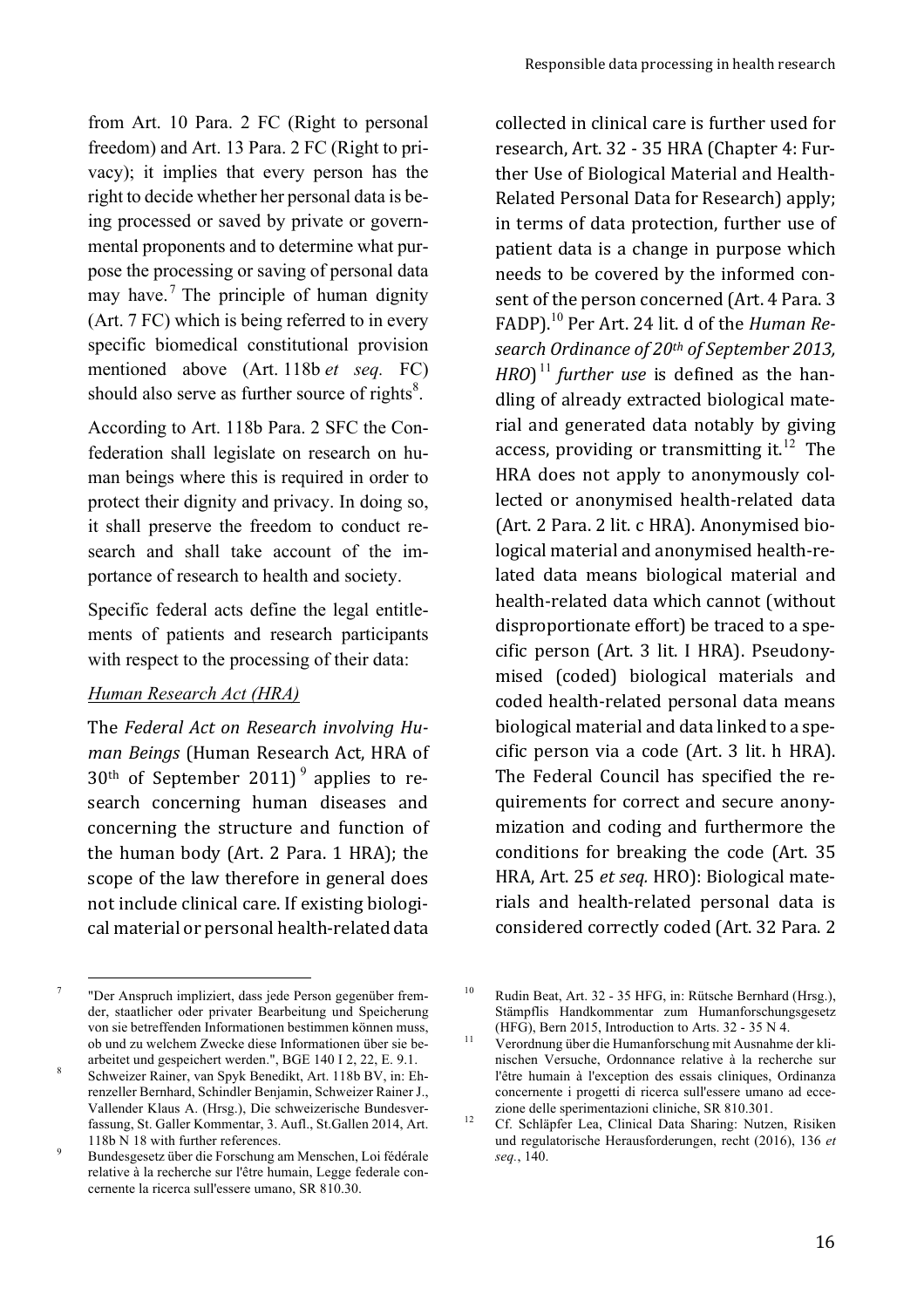and Art. 33 Para. 2 HRA) when from the perspective of a person not in charge of the key it can be qualified as anonymised (Art. 26 Para. 1 HRO). Re-identification is lawful if aimed at safeguarding the rights of the person concerned, namely the right to withdrawal their consent (Art. 27 lit. c HRO).

The conditions for further use of anonymised, coded and non-coded biological material and data as well as genetic data are regulated differently because according to the dispatch of the Federal Council the further use of certain data bear a higher risk for infringements of the personality rights of the person concerned than other data.<sup>13</sup> The provisions regulating the further use in the HRA are complex (see **Table 3**).

Concerning coded genetic and personally identifying non-genetic data, general consent to further use for research projects is possible.<sup>14</sup> The further use of personally identifying genetic data is restricted to specific research projects; general consent is not possible.<sup>15</sup> Non-genetic health-related personal data in coded form may be used for further research purposes if the person concerned or the legal representative or next of kin have been informed in advance and have not dissented (Art. 33 Para. 2 HRA, Art. 32 HRO). Arts. 22 - 24 HRA apply mutatis mutandis. The same information process may apply to the anonymization of genetic data (and biomaterial) (Art. 32 Para. 3 HRA, Art. 30 HRO).

| of<br><b>Types</b><br>data | Further research use of biological<br>material and genetic data (Art. 32<br>HRA)                       | Further research use of <b>non-ge-</b><br>netic health-related personal<br>$data$ (Art. 33 HRA)         |
|----------------------------|--------------------------------------------------------------------------------------------------------|---------------------------------------------------------------------------------------------------------|
| Personally<br>identifying  | 1) Informed consent to specific research pro-<br>jects is needed (Art. 32 Para. 1 HRA, Art. 28<br>HRO) | 4) Broad consent to research projects in gen-<br>eral is possible (Art. 33 Para. 1 HRA, Art. 31<br>HRO) |
| Coded                      | 2) Broad consent to research projects in general<br>is possible (Art. 32 Para. 2 HRA, Art. 29 HRO)     | 5) Data can be used for research purposes in<br>general (Art. 33 Para. 2 HRA, Art. 32 HRO)              |

a tissue or blood sample." For that reason, NEK-CNE 2015 criticises the current regulation for further use of coded nongenetic health-related personal data (Art. 33 Para. 2 HRA) and states that it should be regulated like genetic data (Art. 32

Para. 3 HRA) and informed consent must be obtained.<br><sup>14</sup> Cf. the specific Requirements for general consent regarding research in embryos and fetuses from induced abortions, spontaneous abortions and stillbirths in Art. 39 and 40 HRA, Art. 16 HRA, Art. 44 HRO, van Spyk Benedikt, Art. 7, in: Rütsche Bernhard (Hrsg.), Stämpflis Handkommentar zum Humanforschungsgesetz (HFG), Bern 2015, Art. 7 N 14.<br><sup>15</sup> Rudin Beat, Art. 32 - 35 HFG, in: Rütsche Bernhard (Hrsg.),

Stämpflis Handkommentar zum Humanforschungsgesetz (HFG), Bern 2015, Art. 32 N 5.

 <sup>13</sup> Cf. Dispatch of the Federal Council on the Human Research Act of 21st of October 2009, BBl 2009, 8045 *et seq*., 8121 f.; the distinction is contentious cf. Rudin Beat, Art. 32 - 35 HFG, in: Rütsche Bernhard (Hrsg.), Stämpflis Handkommentar zum Humanforschungsgesetz (HFG), Bern 2015, Introduction to Arts. 32 - 35 N 2 and Opinion of the Swiss National Advisery Commission on Biomedical Ethics (NEK-CNE), Biobanks for research No. 24, Bern 2015, No.141: "An unconvincing aspect of the legislation is the differentiation between genetic and other health-related personal data. In both cases, the data in question is highly sensitive. Donors' privacy can be jeopardised just as much – if not more so – if what falls into the wrong hands are medical records stored in biobanks, from which more intimate information may emerge than from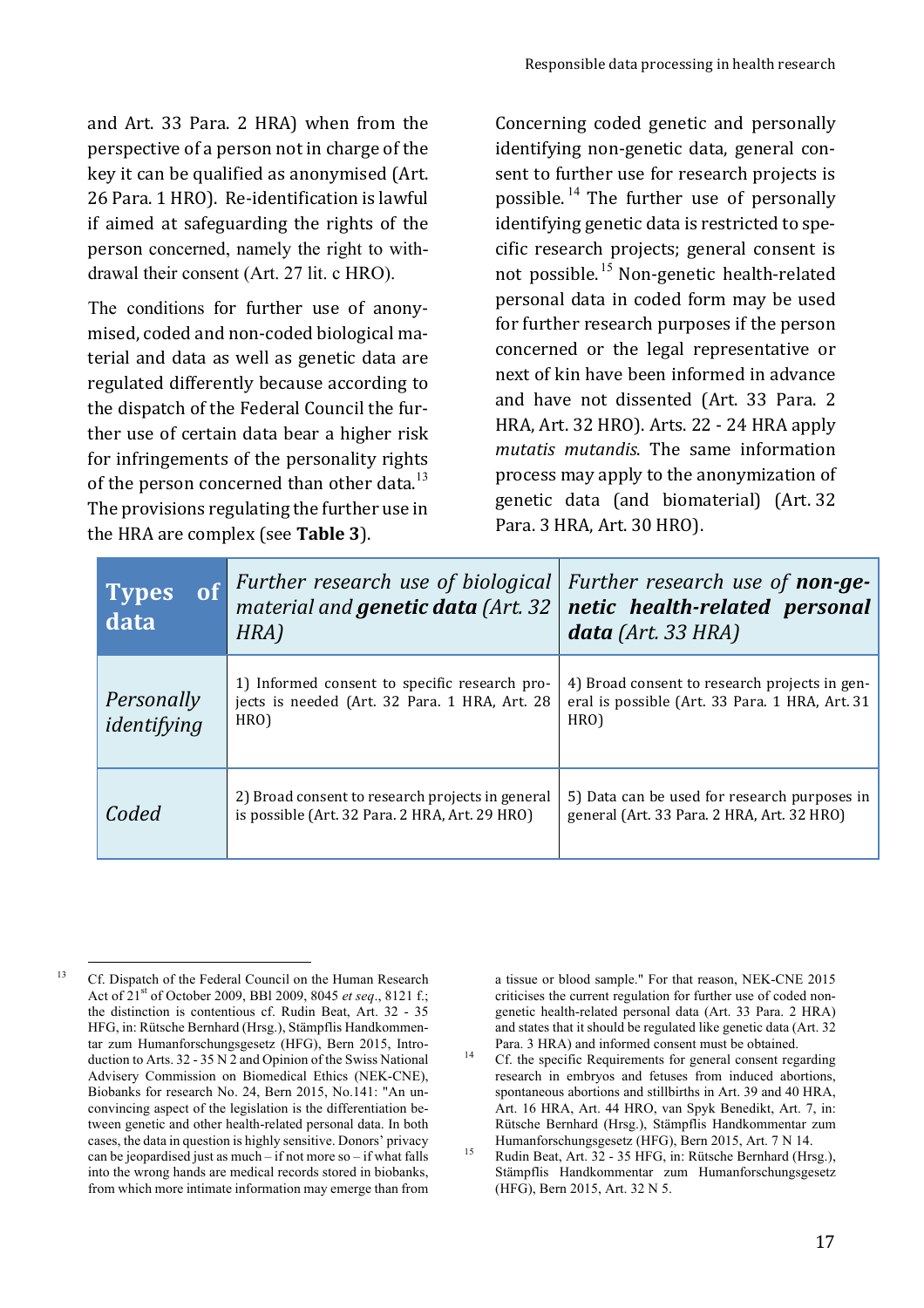| 3) Data can be used for research purposes in   Not in the scope of the HRA (Art. 2 Par. 2 lit. c<br>general, but data subjects have to be informed<br>about anonymization and they should not object<br>Anonymized<br>to it (Art. 32 Para. 3 HRA, Art. 30 HRO) | HRA) |
|----------------------------------------------------------------------------------------------------------------------------------------------------------------------------------------------------------------------------------------------------------------|------|
|----------------------------------------------------------------------------------------------------------------------------------------------------------------------------------------------------------------------------------------------------------------|------|

*Table 3. Legal consent requirements for the further research use of genetic and non-genetic healthrelated data in Switzerland*

Arts. 28 - 31 HRO specify the information that needs to be provided in accordance with Arts. 32 - 34 HRA:

1) Informed consent for further use of biological material and genetic personal data in noncoded form *for a research project* (Art. 28 HRO): The person concerned must receive written and oral information concerning the nature, purpose and duration, and procedures of the research project (lit. a); their right to withhold or to revoke their consent at any time without giving reasons (lit. b); the consequences of revocation of consent for the biological material and personal data used up to this point (lit. c); their right to receive information at any time in response to further questions relating to the research project (lit. d); their right to be informed of results concerning their health, and their right to forgo such information or to designate a person who is to take this decision for them (lit. e); measures to protect the biological material and the personal data (lit. f); the main sources of financing for the research project (lit. g); other points relevant to their decision (lit. h). Consent must be given in writing (Art. 28 Para. 3 HRO).

2) Informed consent for further use of biological material and genetic personal data in coded form *for research purposes* (Art. 29 HRO): The persons concerned must receive

written or oral information on: the proposed further use of the code, biological material and coded genetic personal data for research purposes (lit. a); their right to withhold or to revoke their consent at any time without giving reasons (lit. b); measures to protect the biological material and personal data, and in particular management of the key (lit. c); the possibility of the biological material and the genetic personal data being passed on to third parties for research purposes (lit. d). Consent must be given in writing (Art. 29 Para. 3 HRO).

3) Information on the proposed anonymization of biological material and genetic personal data for research purposes (Art. 30 HRO): The persons concerned must receive written or oral information on: the proposed anonymization of the biological material and genetic personal data for research purposes  $(lit. a)$ ; their right to dissent  $(lit. b)$ ; the consequences of anonymization with regard to results concerning their health (lit. c); the possibility of the biological material and the data being passed on to third parties for research purposes (lit. d).

4) Informed consent for further use of nongenetic health-related personal data in noncoded form for research purposes (Art. 31 HRO). The persons concerned must receive written or oral information on: the proposed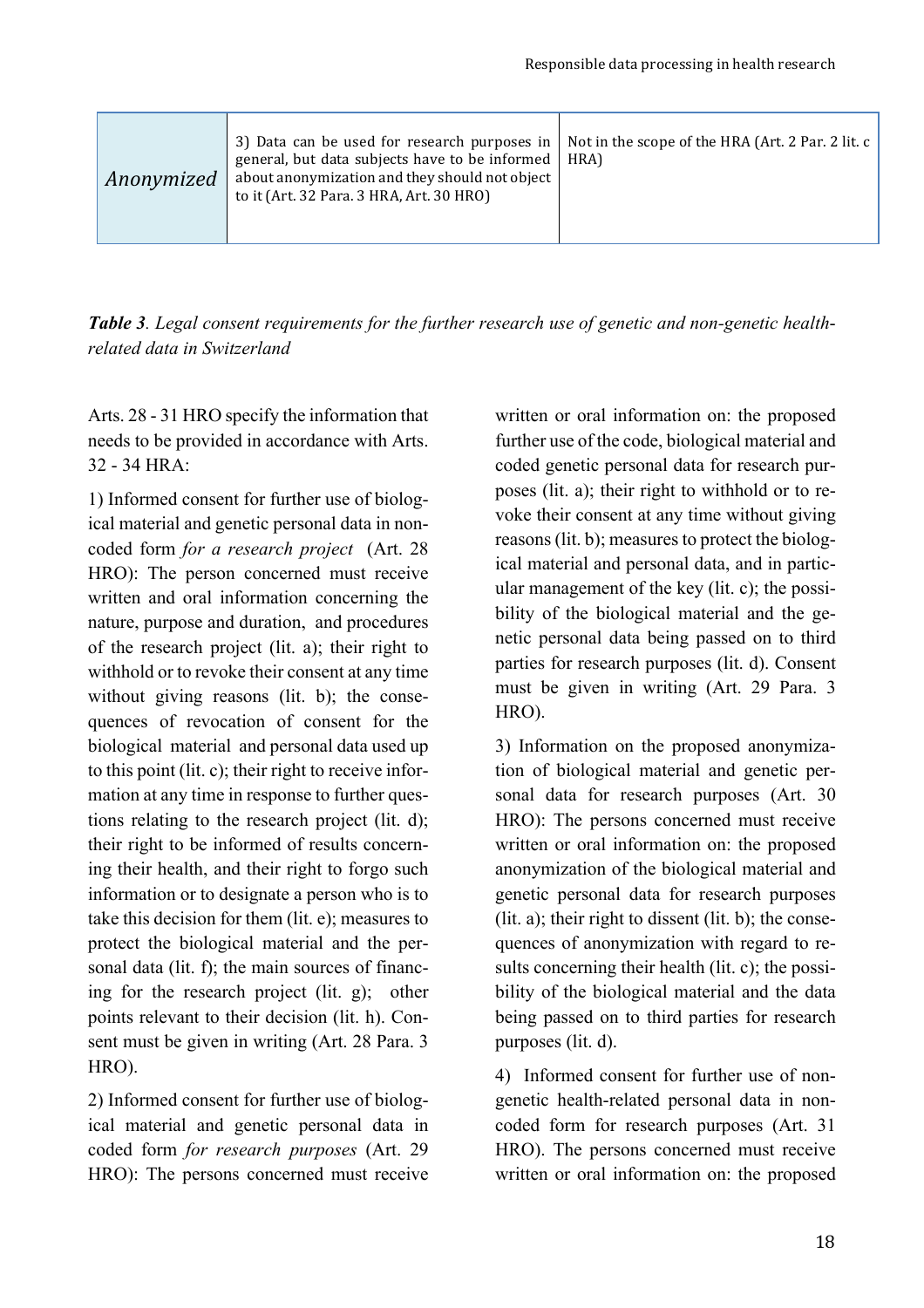further use of the non-genetic health-related personal data for research purposes (lit. a); their right to withhold or to revoke their consent at any time without giving reasons (lit. b); their right to be informed of results concerning their health, and their right to forgo such information (lit. c); measures to protect the personal data (lit d); the possibility of the personal data being passed on to third parties for research purposes (lit. e). Consent must be given in writing (Art. 31 Para. 3 HRO).

5) Information on the proposed further use of non-genetic health-related personal data in coded form for research purposes (Art. 32 HRO). The persons concerned must receive written or oral information on: the proposed further use of the non-genetic health-related personal data in coded form for research purposes (lit. a); their right to dissent (lit. b); measures to protect the personal data, and in particular management of the key (lit. c); the possibility of the personal data being passed on to third parties for research purposes (lit. d).

According to Art. 34 HRA in exceptional cases further use may be made without meeting the requirements of Art. 32 and Art. 33 HRA if it is impossible or disproportionately difficult to obtain consent or to provide information on the right to dissent, or this would impose an undue burden on the person concerned (lit. a); no documented refusal is available (lit. b); and the interests of research outweigh the interests of the person concerned in deciding on the further use of his or her biological material and data (lit. c). Art. 34 HRA should be applied very restrictively as its intent was not to provide legal grounds to evade the right to self-determination on a regular basis, but to regulate exceptional cases where the interference in the constitutional right to freedom of research would be disproportionate.<sup>16</sup> Concerning further use of data in terms of data sharing initiatives Art. 43 HRA (storage) must be considered as well.<sup>17</sup> The storage of biological material and health-related data or inclusion in biobanks or databases for yet undefined research projects is defined as further use (Art. 24 lit. c HRO), therefore the process of anonymization or coding of biological material and health-related data must take place before storing or including it in a data sharing platform (Art. 32 Para. 1 HRA). $^{18}$ 

#### *Federal Act on Data Protection (FADP)*

As mentioned above depending on the person or organ processing data either the FADP or the cantonal data protection act is applicable. Data protection is concerned with processing personal data (Art. 1 FADP) that means all information relating to an identified or identifiable person (Art. 3 lit. a FADP).<sup>19</sup> If it is impossible to match the data to a specific person, data is therefore not considered personal data. Irreversibly anonymized data are not considered personal data and do not fall within the scope of the FADP. $^{20}$  Data can be qualified as

the law so that coding or anonymization of patient data should only be required before giving access to it for research. <sup>19</sup> *Processing personal data*: Practically all cantons use the

 <sup>16</sup> Cf. Dispatch of the Federal Council on the Human Research Act of 21st of October 2009, BBl 2009, 8045 *et seq*., 8123; Rudin Beat, Art. 32 - 35 HFG, in: Rütsche Bernhard (Hrsg.), Stämpflis Handkommentar zum Humanforschungsgesetz

<sup>(</sup>HFG), Bern 2015, Art. 34 N 1 *et seq.* <sup>17</sup> Schläpfer Lea, Clinical Data Sharing: Nutzen, Risiken und regulatorische Herausforderungen, recht (2016), 136 *et seq.*,

<sup>140.&</sup>lt;br><sup>18</sup> Cf. Opinion of the Swiss National Advisery Commission on Biomedical Ethics (NEK-CNE), Biobanks for research No. 24, Bern 2015, No. 159 with further suggestions to change

same or similar terms, Waldmann Bernhard, Oeschger Magnus, Datenbearbeitung durch kantonale Organe, in: Belser Eva Maria, Epiney Astrid, Waldmann Bernhard (Hrsg.) Datenschutzrecht: Grundlagen und öffentliches Recht, Bern

<sup>2011, 765</sup> *et seq*., No. 14. <sup>20</sup> Cf. Blechta Gabor P., Art. 3 und 11 DSG, Vor Art. 1 und Art. 1 BGÖ, in: Maurer, Labmrou, Blechta (Hrsg.), Basler Kommentar zum DSG und BGÖ, 3. Aufl., 2014, Art. 3 FADP N 13.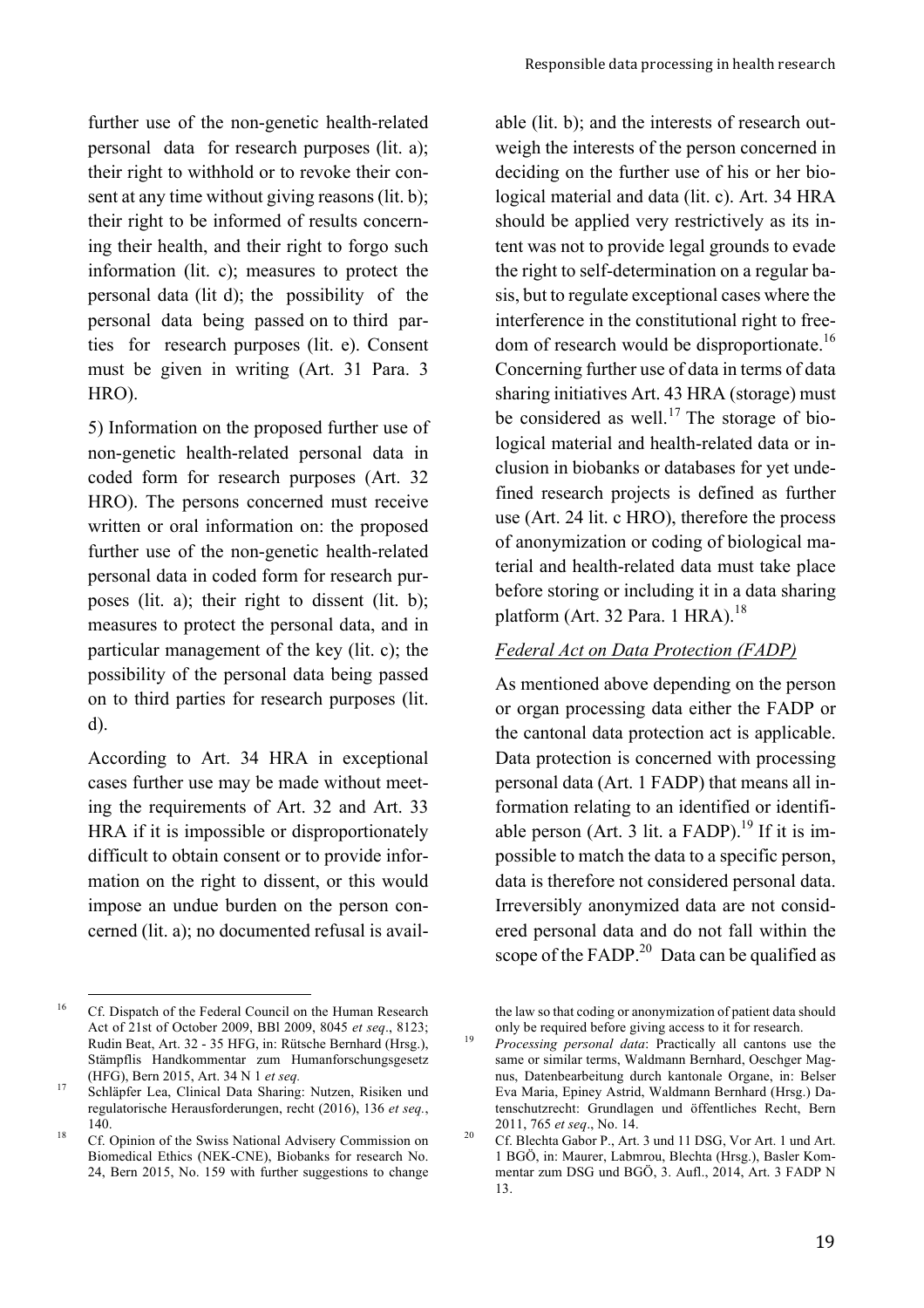*anonymized* when a disproportional effort is needed to assign the data to a specific person.<sup>21</sup> *Pseudonymized* data is not considered personal data if it is impossible to obtain the key for re-identification; people in charge of the key should treat pseudonymized data as personal data.<sup>22</sup> According to Art. 3 lit. c Nr. 2 FADP health-related data is considered as sensitive personal data; various provisions require a better protection of sensitive personal  $data<sup>23</sup>$  If consent for the processing of sensitive data is required the person concerned must give their consent *explicitly* (Art. 4 Para. 5 FADP).

While processing personal data, the processor must comply with general principles regulated in Arts.  $4 - 7$  FADP.<sup>24</sup> Data security is considered as a core-element of every data processing: <sup>25</sup> Personal data must be protected against unauthorised processing through adequate technical and organisational measures (Art. 7 Para. 1 FADP); not meeting the requirements of data security might have legal consequences. <sup>26</sup> The processing of personal data must be carried out in good faith and must be proportionate (Art. 4 Para. 2 FADP). Personal data *may only be processed for the purpose indicated at the time of collection*, that is evident from the circumstances, or that is provided for by law (Art. 4 Para. 3 FADP).

The collection of personal data and in particular the purpose of its processing *must be evident to the data subject* (Art. 4 Para. 4 FADP). If the consent of the data subject is required for the processing of personal data, such consent is *valid only if given voluntarily on the provision of adequate information* (Art. 4 Para. 5 FADP).

Anyone who, without authorisation, wilfully discloses confidential, sensitive personal data that have come to their knowledge in the course of their professional activities where such activities require the knowledge of such data is, on complaint, liable to a fine (Art. 35 Par. 1 FADP).

#### *Swiss Criminal Code (CC)*

In the doctor-patient relationship, medical confidentiality – that derives from the personality rights – is protected in *Swiss Criminal Code of 21<sup>st</sup> of December 1937* (CC)<sup>27</sup> in Art. 321.<sup>28</sup> In particular, Confidential information that has come to the knowledge of a person in the course of his or her research activities is protected by Art. 321*bis* of the Swiss Criminal Code (CC). No offence is committed if the person disclosing the information does so with the consent of the person to whom the information pertains (Art. 321 Nr. 2 CC). The disclosure of confidential information for re-

 <sup>21</sup> Waldmann Bernhard, Oeschger Magnus, Datenbearbeitung durch kantonale Organe, in: Belser Eva Maria, Epiney Astrid, Waldmann Bernhard (Hrsg.) Datenschutzrecht: Grundlagen und öffentliches Recht, Bern 2011, 765 *et seq*., No. 19. <sup>22</sup> Rudin Beat, Art. 3 DSG, in: Baeriswyl Bruno, Parli Kurt

<sup>(</sup>Hrsg.), Stämpflis Handkommentar DSG, Bern 2015, Art. 3 N 14.<br>23 Cf. Blechta Gabor P., Art. 3 und 11 DSG, Vor Art. 1 und Art.

<sup>1</sup> BGÖ, in: Maurer, Labmrou, Blechta (Hrsg.), Basler Kommentar zum DSG und BGÖ, 3. Aufl., 2014, Art. 3 N 27; because of the particular potential of the breach of personality through data processing all cantons offer a qualified protection of sensitive data, Waldmann Bernhard, Oeschger Magnus, Datenbearbeitung durch kantonale Organe, in: Belser Eva Maria, Epiney Astrid, Waldmann Bernhard (Hrsg.) Datenschutzrecht: Grundlagen und öffentliches Recht, Bern 2011, 765 *et seq*., No. 21.

 $24$  Many of the principles of data processing are found in cantonal data protection acts; some cantonal acts contain additional principles, some substantiate constitutional provisions mentioned above, cf. Waldmann Bernhard, Oeschger Magnus, Datenbearbeitung durch kantonale Organe, in: Belser Eva Maria, Epiney Astrid, Waldmann Bernhard (Hrsg.) Datenschutzrecht: Grundlagen und öffentliches Recht, Bern 2011, 765 *et seq*., 51 *et seq.* <sup>25</sup> "Kernelement jeder Datenbearbeitung", Baeriswyl Bruno,

Art. 7 DSG, in: Baeriswyl Bruno, Parli Kurt (Hrsg.),

Stämpflis Handkommentar DSG, Bern 2015, Art. 7 N 1. <sup>26</sup> Cf. Aebi-Müller Regina E., Fellmann Walter, Gächter Thomas, Rütsche Bernhard, Tag Brigitte, Arztrecht, Bern

<sup>2016, § 9</sup> No. 100.<br><sup>27</sup> Schweizerisches Strafgesetzbuch, Code pénal Suisse, Codice

penale Svizzero, SR 311. <sup>28</sup> Büchler Andrea, Gächter Thomas, Medical Law in Switzerland, 2nd ed., Alphen aan den Rijn 2016, No. 369 *et seq.*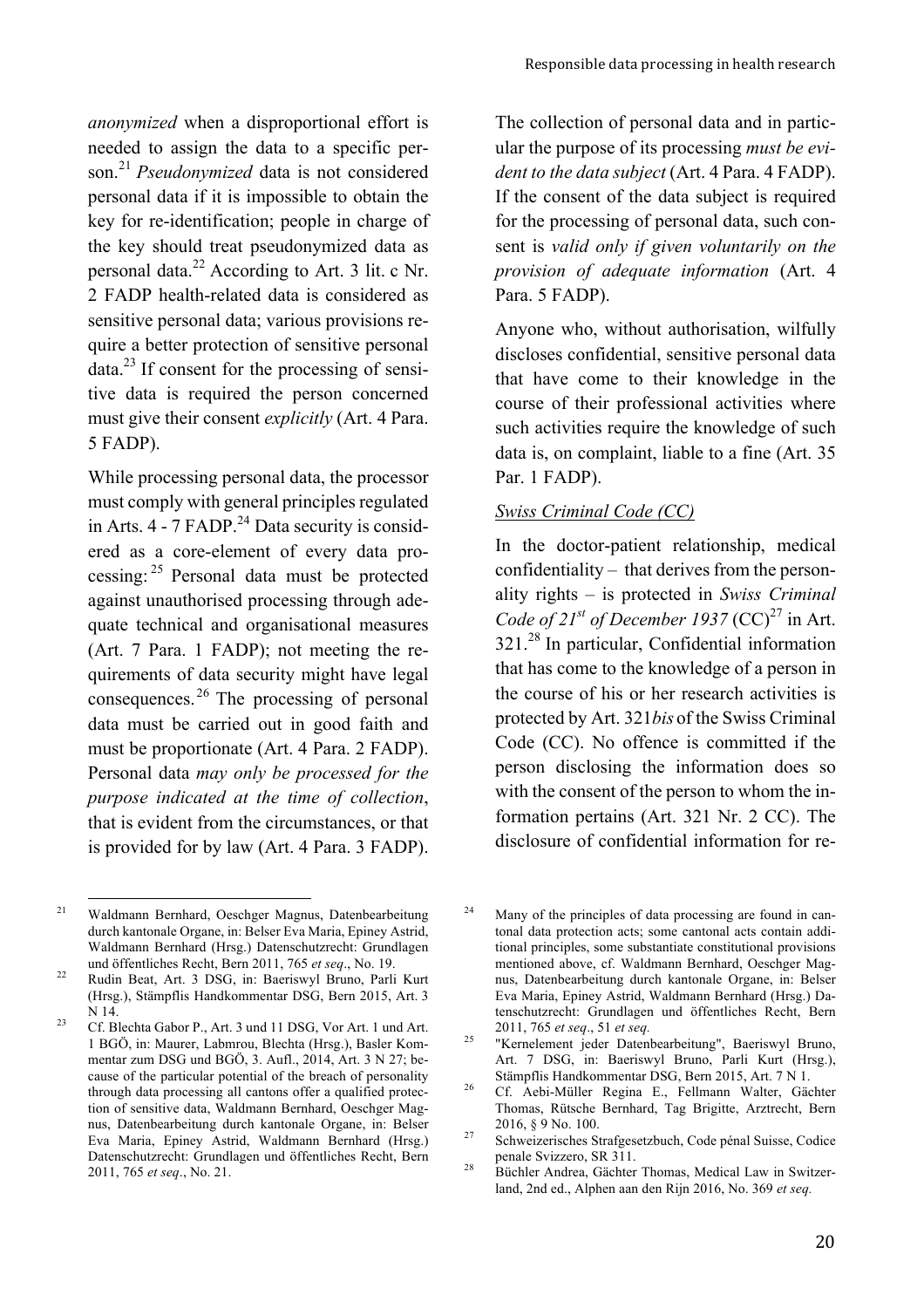search activities is not punishable if the requirements of Art. 34 HRA are met (Art. 321*bis* Para. 2 CC). Anonymized data is not confidential and does not fall within the scope of Art. 321*bis* CC.<sup>29</sup>

#### *Federal Act on Human Genetic Testing (HGTA)*

The *Federal Act on Human Genetic Testing of 8th of October 2004 (HGTA*) prescribes that genetic tests can only be performed with the informed consent of the concerned person (Art. 5 Para. 1).

Further use of biological material for the purpose of genetic testing in the medical context is solely feasible with the informed consent of the person concerned (Art. 20 Para. 1 HGTA).

The HGTA is currently under revision: The pre-draft of the HGTA  $(PD-HGTA)^{30}$  explicitly states that before a genetic test the person concerned must *inter alia* be informed about the handling of the biological material and genetic data after the performance has been completed (Art. 6 lit. d PD-HGTA); this includes the information about further use.<sup>31</sup> Art. 10 PD-HGTA is basically following the concept of Art. 32 Para. 2 and 3 HRA with reference to the provisions restricting prenatal genetic tests (Art. 15 PD-HGTA) and genetic tests with persons lacking the capacity to consent (Art. 14 PD-HGTA); the purpose is to ensure that results of tests that are forbidden by the law (e.g. genetic tests with no health-related purpose in people lacking the capacity to consent) will get back to the person concerned through further use.<sup>32</sup> Concerning the further use for research purposes Arts. 32 - 34 HRA are applicable; Art. 10 HGTA therefore will only regulate further use for other purposes than research. $33$ 

#### *Federal Act on the Electronic Patient Record (EPRA)*

The *Federal Act on the Electronic Patient Record of 19th of June 2015*<sup>34</sup> (enacted on April 15, 2017) does not regulate the research use of medical data that will be contained in an electronic patient record<sup>35</sup>. The scope of this law is limited to the requirements for data processing in the electronic patient record (Art. 2 Para. 1) to ensure the quality of medical treatments, improve treatment processes, patient security and the efficiency of the health care system (Art. 1 Para. 3). Moreover, it is important to notice that this act includes a provision that states that patients cannot be obliged to make data from the electronic patient record accessible (Art. 3 Para. 4).

#### 3.3.2 Summary of the Legal Analyses

Legal texts relevant to data access can be identified on different levels of the multi-layered Swiss regulation of medical law and data protection: The fundamental right to self-determination (Art. 10 Para. 2 of the Swiss Federal

 <sup>29</sup> Oberholzer Niklaus, Art. 320*bis* 321*ter* StGB, in: Niggli Marcel A., Wiprächtiger H. (Hrsg.), Basler Kommentar. Strafrecht II. Art. 111-392 StGB, 3. Aufl., Basel 2013, Art. 321*bis* N 8: "Soweit eine anonymisierte Verwendung der Informationen möglich ist und daraus keine Rückschlüsse auf die Identität des Patienten gezogen werden können, liegt schon gar kein Eingriff in das Patientengeheimnis vor, so dass die Tatbestandsmässigkeit von vornherein entfällt." <sup>30</sup> https://www.admin.ch, ch, d, gg, pc, documents, 2374,

GUMG\_Entwurf\_de.pdf of 18th of February 2015. <sup>31</sup> Explanatory Notes concerning the complete revision of the

Federal Act on Human Genetic Testing of 18<sup>th</sup> of February 2015, 54.

<sup>&</sup>lt;sup>32</sup> Cf. Explanatory Notes concerning the complete revision of the Federal Act on Human Genetic Testing of 18<sup>th</sup> of Febru-

ary 2015, 57; cf. also Art. 10 Para. 2 and Art. 11 HGTA.<br>33 Cf. Explanatory Notes concerning the complete revision of the Federal Act on Human Genetic Testing of  $18<sup>th</sup>$  of Febru-

ary 2015, 58. <sup>34</sup> Bundesgesetz über das elektronische Patientendossier, Loi fédérale sur le dossier électronique du patient. Legge federale

sulla cartella informatizzata del paziente [SR 816.11].<br><sup>35</sup> Dispatch of the Federal Council on the Federal Act on Electronic Patient Record of 29th of May 2013, BBl 2013, 5321 *et seq*., 5323.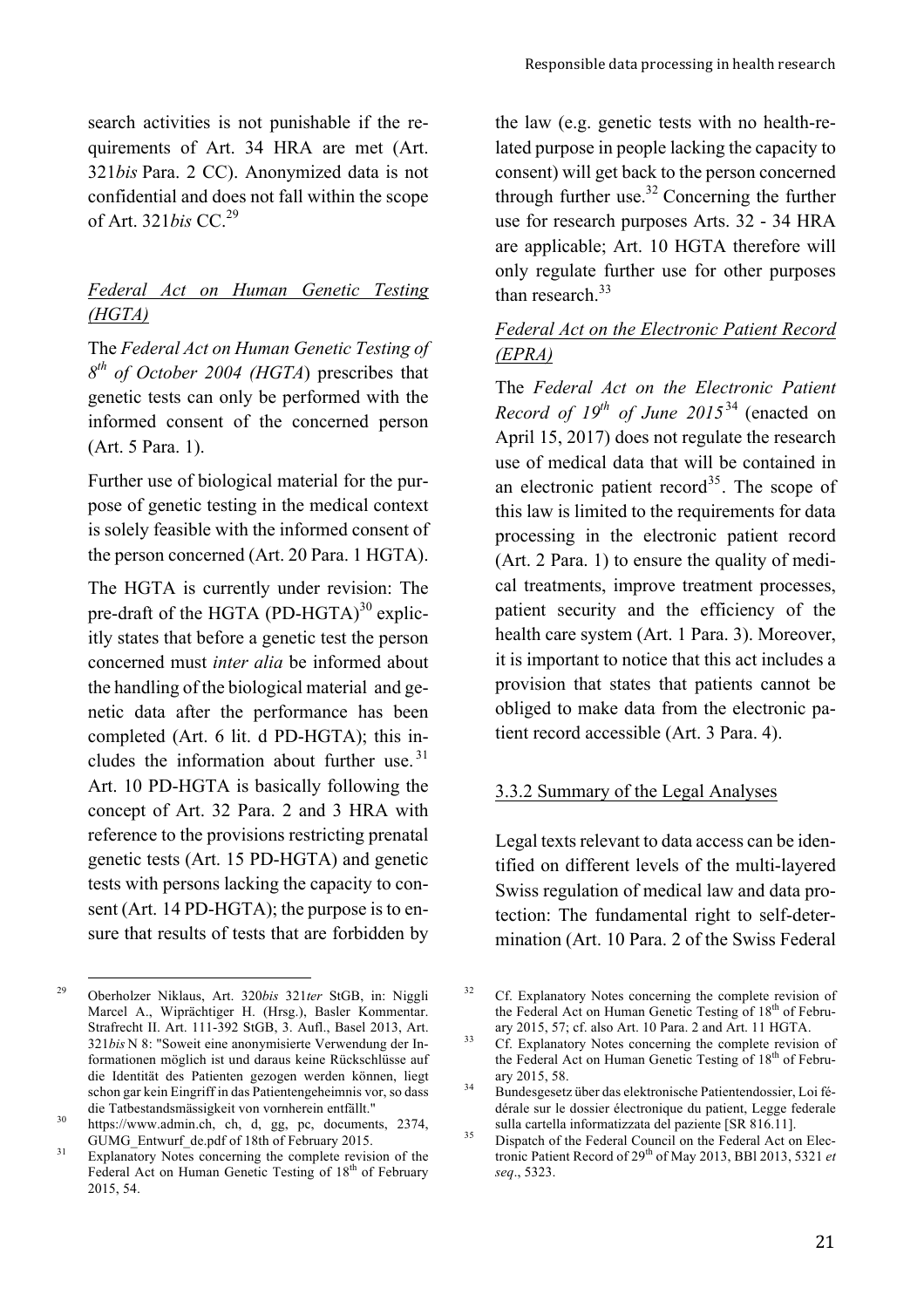Constitution [FC] and Art. 28 of the Swiss Civil Code) embraces legal relationships both in private and public law and is of central importance. Depending on the person or organ processing data, either the FADP or the cantonal data protection act is applicable. The Human Research Act (HRA) and the Human Research Ordinance (HRO) are regulating the further use of biological material and health related data specifically (Arts. 32 - 34 HRA, Arts. 28 - 31 HRO). If existing biological material or personal health-related data collected in clinical care are to be used for research, Arts. 32 *et seq.* HRA apply. According to the law, a general consent (understood as giving consent to yet undefined research projects for an infinite period of time) is possible for further use of coded biological material and genetic data (Art. 32 Para. 2 HRA, Art. 29 HRO) and personally identifying non-genetic healthrelated personal data (Art. 33 Para. 1 HRA, Art. 31 HRO). The HRO explicitly repeats important rights deriving from personality rights, such as the right to revoke consent, or the right to know and the right not to know.

A criminal provision is set to ensure the enforcement of the provisions: Anyone who is wilfully or negligently violating Arts. 32 - 34 HRA shall be liable to a fine (Art. 63 lit. c HRA).

While processing personal data, the processor must also comply with general principles regulated in Arts. 4 - 7 FADP or cantonal law: Data security is considered as a core-element of every data processing. Personal data may only be processed for the purpose indicated at the time of collection, that is evident from the circumstances, or that is provided for by law. The collection of personal data and in particular the purpose of its processing must be evident to the data subject. If the consent of the data subject is required for the processing of

personal data, such consent is valid only if given voluntarily on the provision of adequate information. According to the Federal Act on Human Genetic Testing (HGTA) the person concerned must *inter alia* be informed about the handling of the biological material and genetic data after the performance has been completed. For further use of biological material and health-related data for research purposes, the more specific provisions of the HRA apply. The provisions regulating medical confidentiality Art. 321 *et seq.* of the Swiss Criminal Code (CC) have to be taken into account as well. This does not regulate the use of medical data for research purposes. Moreover, it prescribes that patients cannot be obliged to make data from the electronic patient record accessible (Art. 3 Para. 4).

The requirements for obtaining general consent for research purposes are not regulated precisely in the HRA. It is argued that general consent might undermine personality rights and the protection of sensitive personal data. For a data access initiative, it would be important to establish a framework showing its specific compliance with data protection that could be handed to the person concerned to promote information and transparency. The principle of informed consent stipulates that the person concerned should be adequately informed in order to be able to make a decision. Consent must be freely given. The SAMS and swissethics have compiled a template for obtaining general consent in hospitals for further use of health-related data and biological material which is open to consultation. A national discussion about the concretisation of general consent that compensates for the insufficient legal regulation is highly appreciated. For reasons of legal certainty, in this regard it is recommended to specify and adapt the provisions of the HRA.